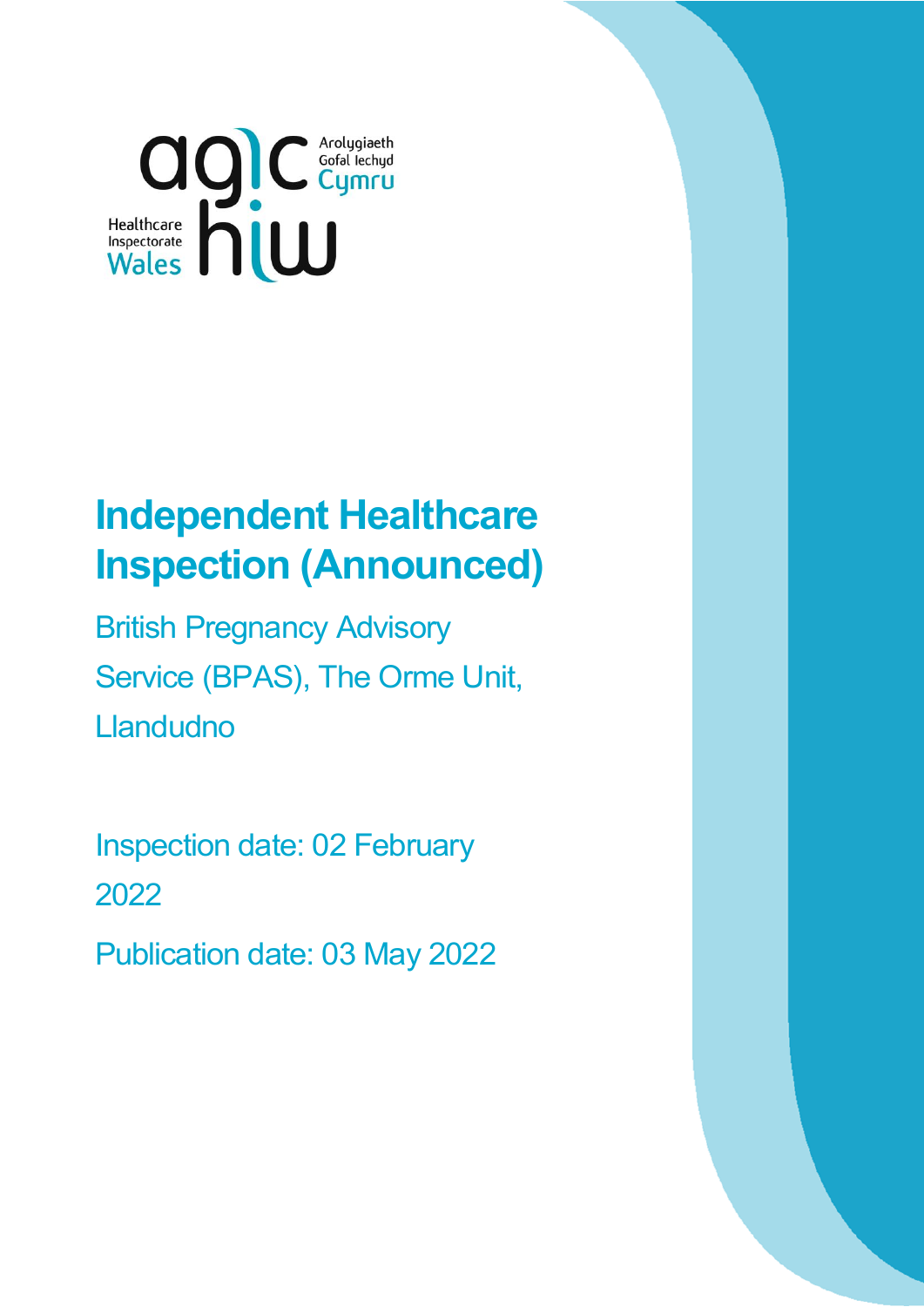This publication and other HIW information can be provided in alternative formats or languages on request. There will be a short delay as alternative languages and formats are produced when requested to meet individual needs. Please contact us for assistance.

Copies of all reports, when published, will be available on our website or by contacting us:

In writing:

**Communications Manager Healthcare Inspectorate Wales Welsh Government Rhydycar Business Park Merthyr Tydfil CF48 1UZ**

Or via

**Phone: 0300 062 8163 Email: [hiw@gov.wales](mailto:hiw@gov.wales) Website: [www.hiw.org.uk](http://www.hiw.org.uk/)**

Digital ISBN 978-1-80364-122-5

© Crown copyright 2022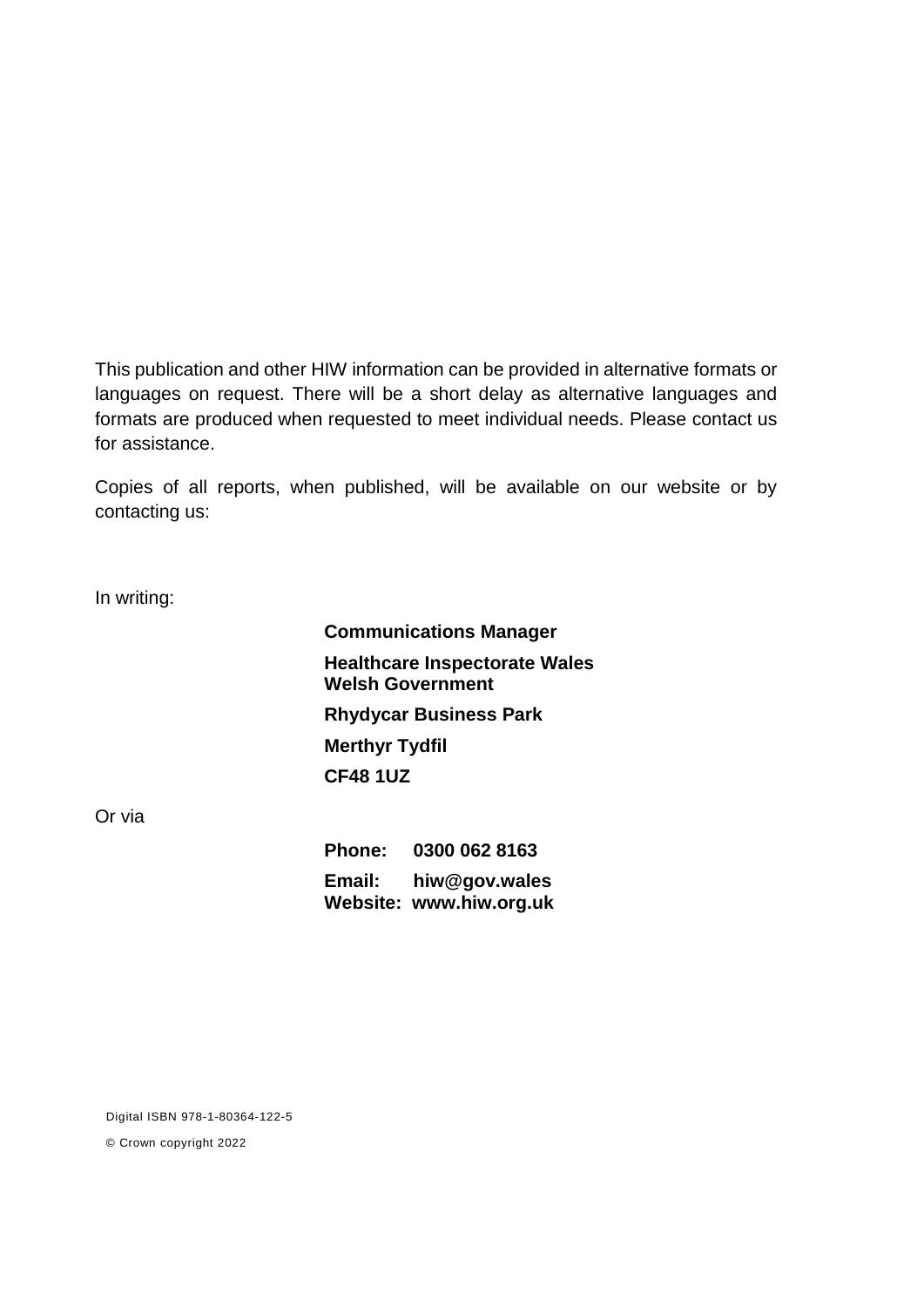### **Contents**

| 2. |                                                                    |  |
|----|--------------------------------------------------------------------|--|
| 3. |                                                                    |  |
|    |                                                                    |  |
|    |                                                                    |  |
|    |                                                                    |  |
| 4. |                                                                    |  |
| 5. |                                                                    |  |
|    | Appendix A – Summary of concerns resolved during the inspection 26 |  |
|    |                                                                    |  |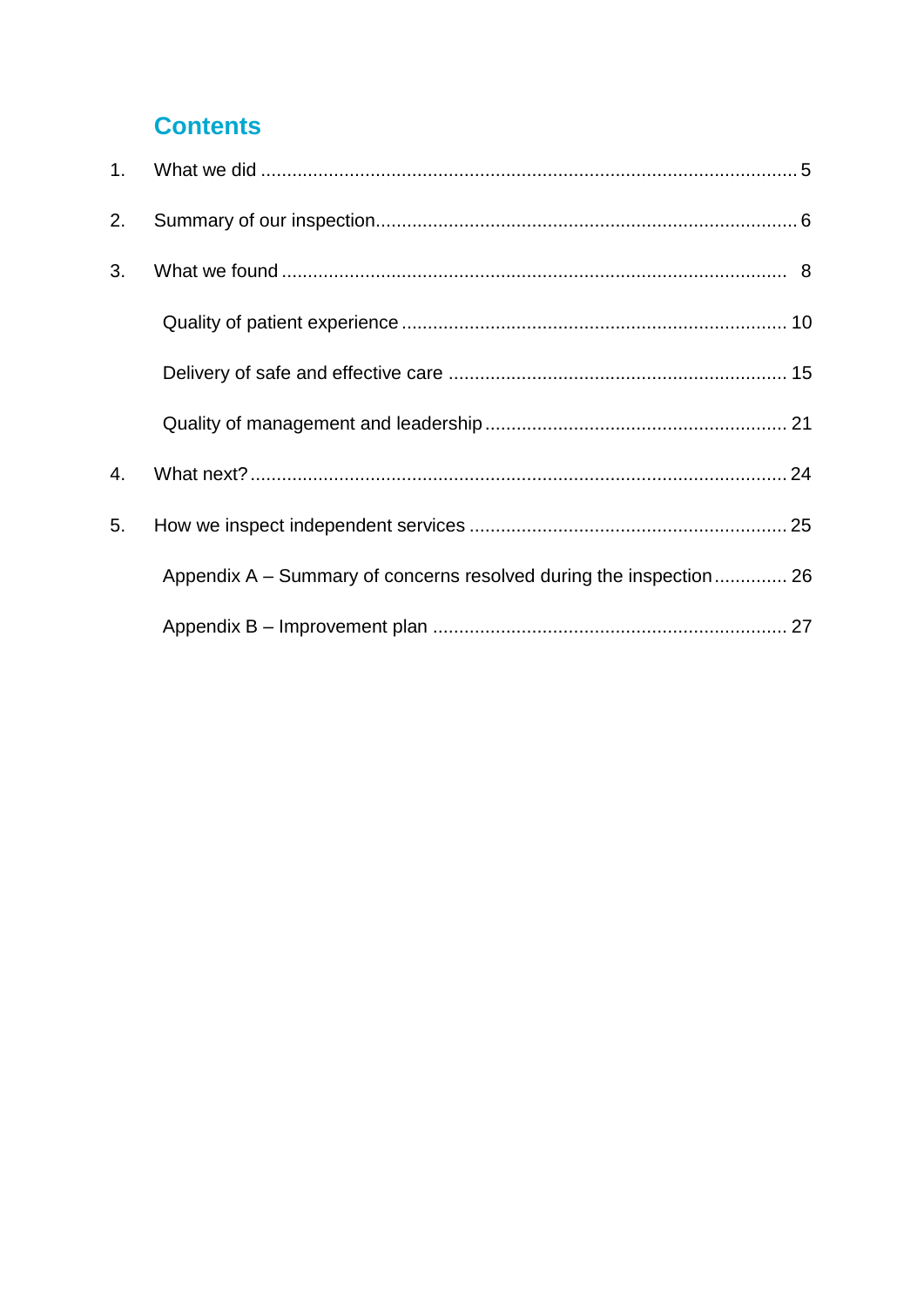## Healthcare Inspectorate Wales (HIW) is the independent inspectorate and regulator of healthcare in Wales

## Our purpose

To check that people in Wales receive good quality healthcare

## Our values

We place patients at the heart of what we do. We are:

- Independent
- **•** Objective
- Caring
- **•** Collaborative
- Authoritative

## Our priorities

Through our work we aim to:

| Provide assurance:              | Provide an independent view on the<br>quality of care                      |  |
|---------------------------------|----------------------------------------------------------------------------|--|
| Promote improvement:            | Encourage improvement through<br>reporting and sharing of good<br>practice |  |
| Influence policy and standards: | Use what we find to influence policy,<br>standards and practice            |  |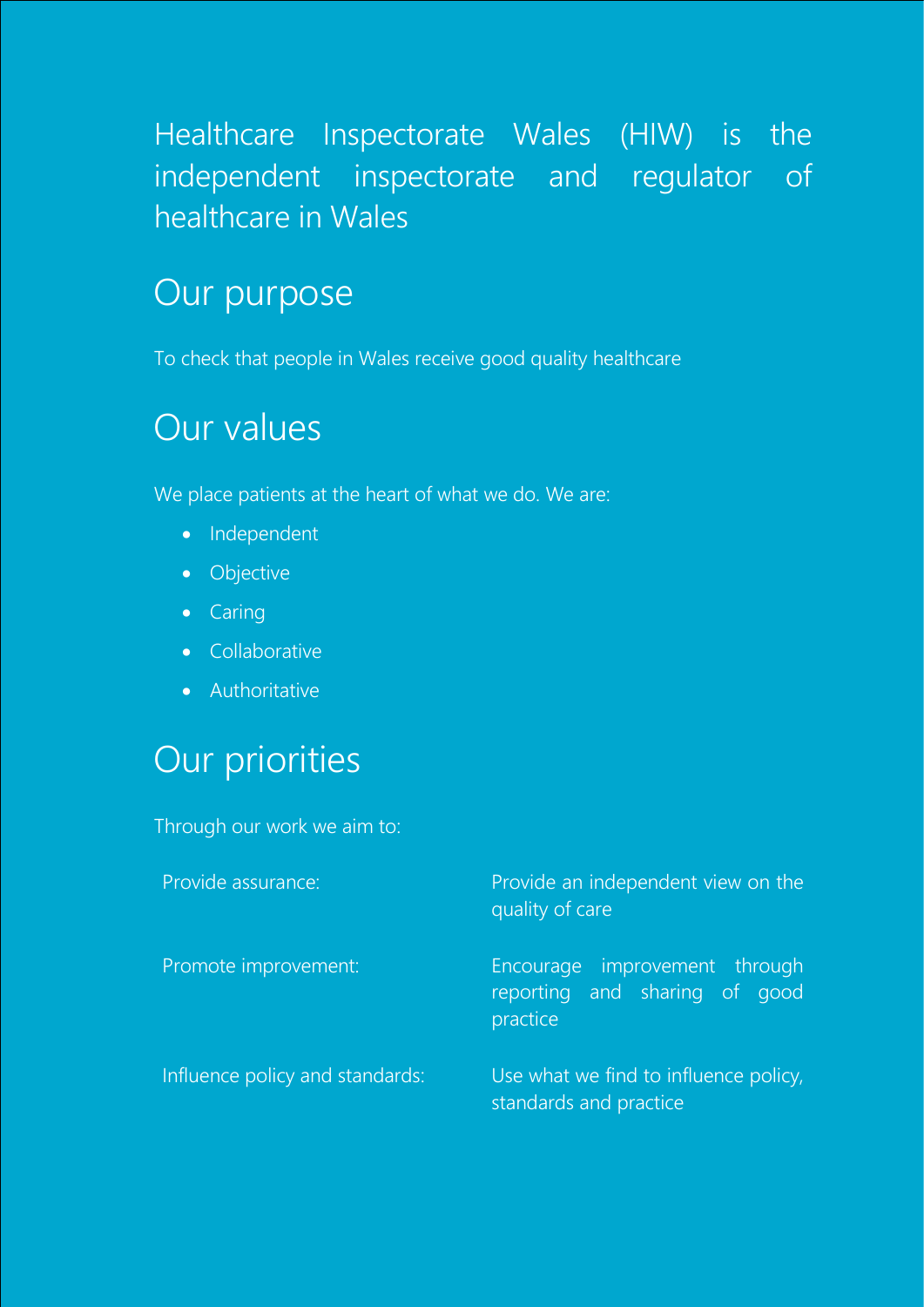## <span id="page-4-0"></span>**1. What we did**

Healthcare Inspectorate Wales (HIW) completed an announced inspection of British Pregnancy Advisory Service (BPAS), The Orme Unit, Llandudno.

Our team, for the inspection comprised of two HIW Senior Healthcare Inspectors and one clinical peer reviewer. The inspection was led by a HIW Senior Healthcare Inspectors.

HIW explored how the service complied with the Care Standards Act 2000, requirements of the Independent Health Care (Wales) Regulations 2011 and met the National Minimum Standards for Independent Health Care Services in Wales.

Further details about how we conduct independent service inspections can be found in Section 5 and on our website.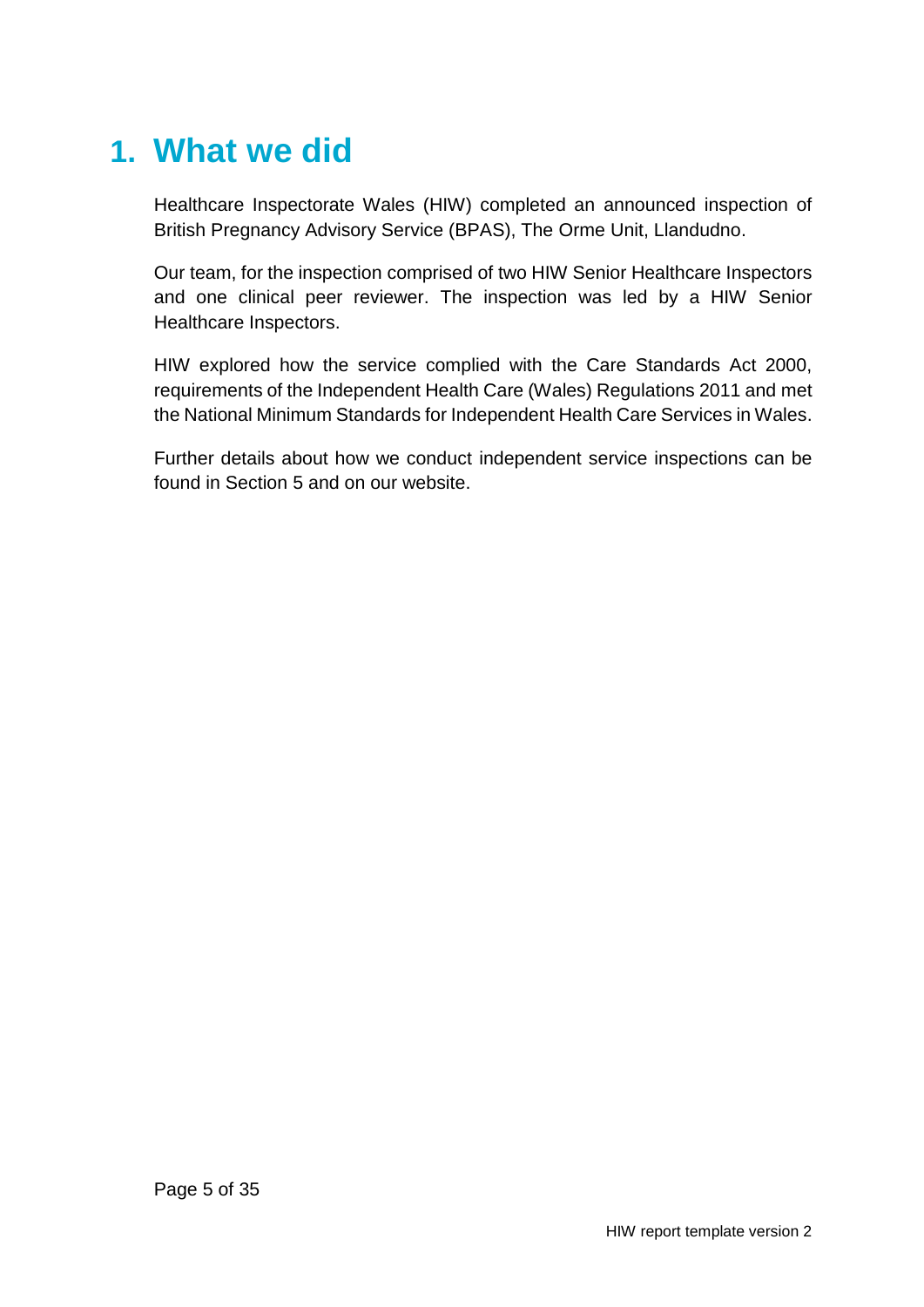## <span id="page-5-0"></span>**2. Summary of our inspection**

Overall, we found that the clinic had arrangements in place to promote the safety and wellbeing of patients attending the clinic.

However, we found some evidence that the service was not fully compliant with all standards/regulations in all areas.

This is what we found the service did well:

- Environment and facilities
- Patient Information and communication
- Policies and procedures
- Infection prevention and control
- Management overview
- Auditing and reporting
- Staff support, supervision and training

This is what we recommend the service could improve:

- Availability of information in Welsh
- Auditing of sonography<sup>1</sup> images
- Consistency and detail of some clinical records
- Chaperone notice

 $\overline{a}$ 

<sup>1</sup> Sonography, also known as ultrasound, is the use of high frequency sound-waves to assess organs and structures within the body to assist in the screening and diagnosis of a wide range of conditions.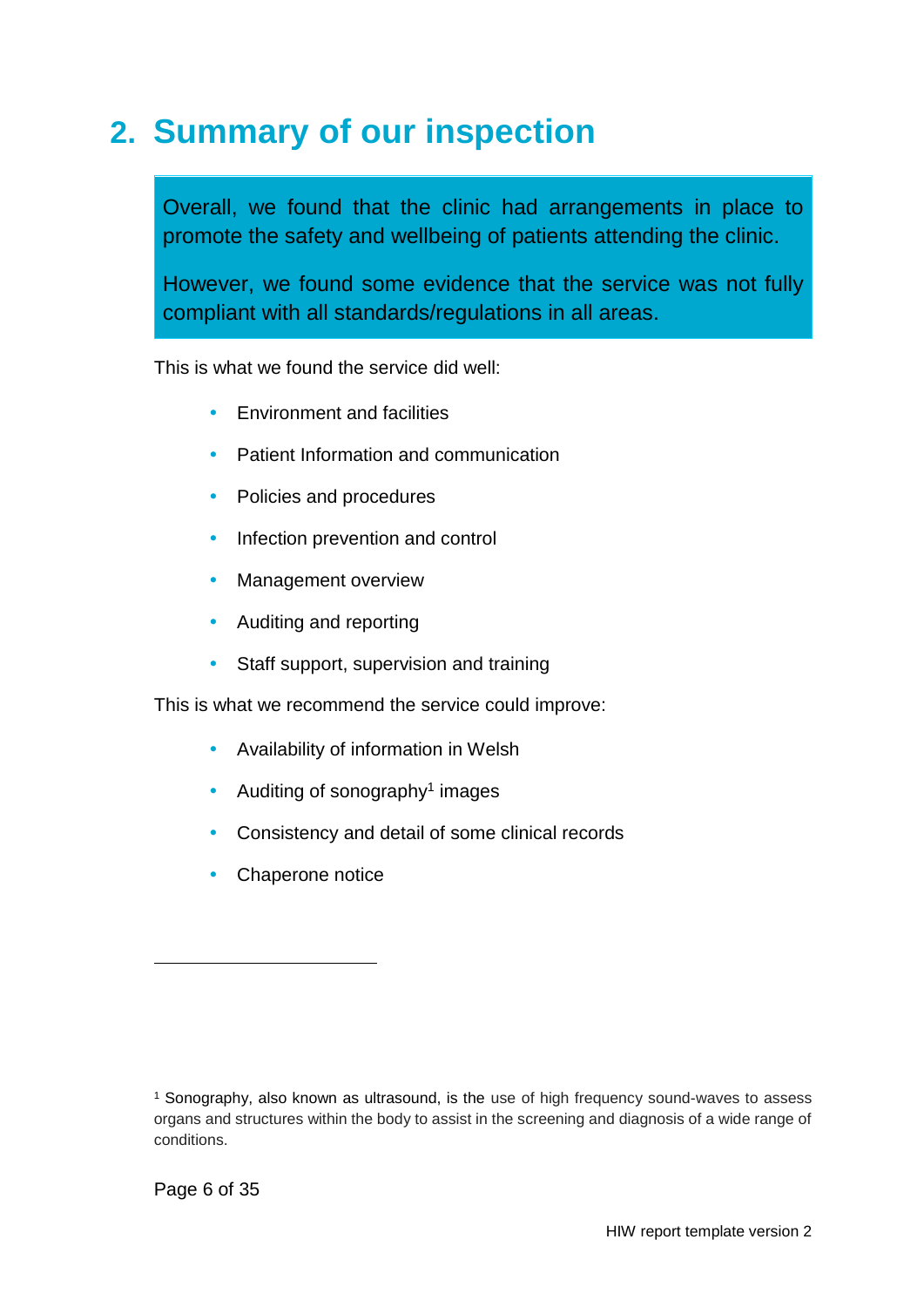<span id="page-6-0"></span>• Examination couch

There were no areas of non-compliance identified at this inspection that required immediate corrective action.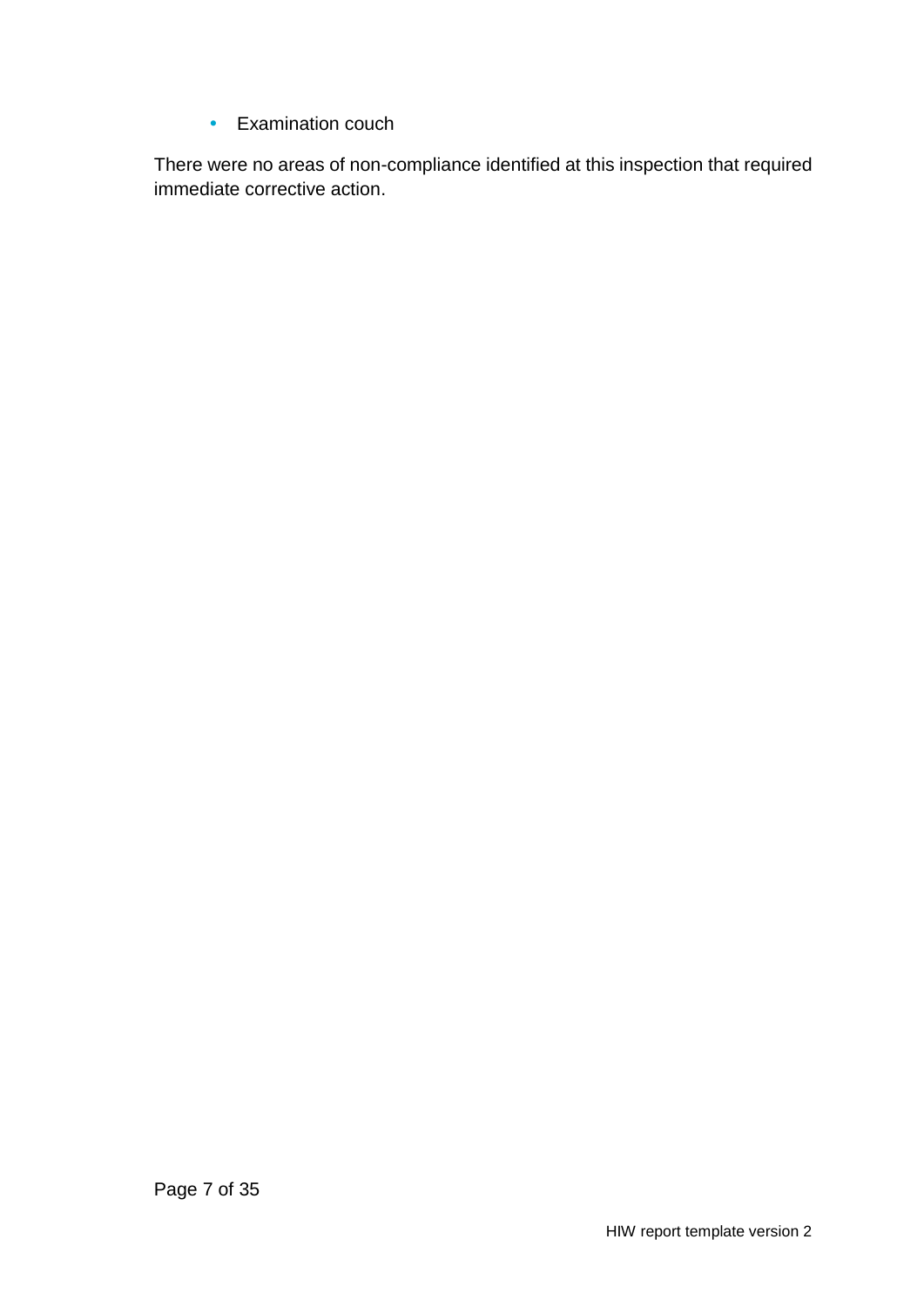## **3. What we found**

#### **Background of the service**

The British Pregnancy Advisory Service (BPAS), Llandudno is registered as an independent hospital. The service was first registered on 16 September 2020. Services are provided at The Orme Unit, Llandudno Hospital, Hospital Road, Llandudno, Conwy, LL30 1LB.

BPAS is a charity that provides support, counselling and care to women who are faced with termination of pregnancy treatment for many different reasons. Nonscalpel male sterilisation (vasectomy) is also offered. It also provides advice and support on contraception. It is the UK's leading termination of pregnancy care charity, specialising in safe, confidential treatment. They accept referrals for both private and NHS patients.

The clinic is nurse/midwife led and is open from 9.00am until 2.30pm on Monday Wednesday and Thursday each week and employs a multidisciplinary staff team which includes nurses, midwives and administrative staff. A range of services are provided which include:

- Termination of pregnancy treatment (to include consultation and assessment) for patients aged 13 (thirteen) years and over
- Vasectomy consultation, non-scalpel vasectomy and follow up (including semen analysis) for patients aged 18 (eighteen) years and over.
- Early medical abortions for pregnancies up to 10 (ten) weeks gestation
- Manual vacuum aspiration under optional conscious sedation alongside local cervical anaesthesia for pregnancies up to 14 (fourteen) weeks gestation.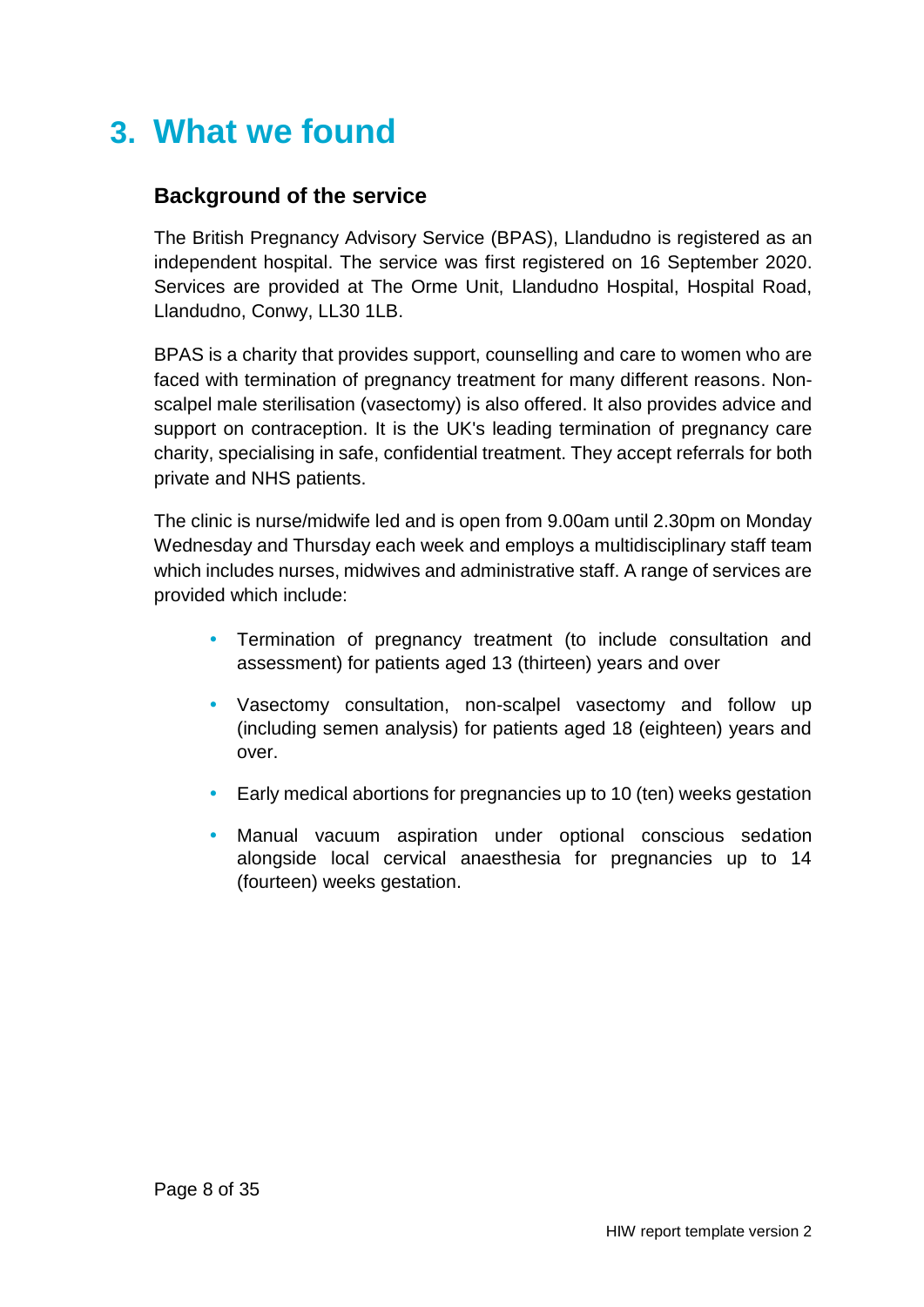The service also offers telemedicine early medical abortion<sup>2</sup>, where medication is delivered by post to patients who meet the treatment criteria.

There is a central appointment booking service, as well as a range of support functions based at BPAS head office which supports the delivery of patient services.

 $\overline{a}$ 

<sup>2</sup> Telemedicine abortion combines medication abortion—which uses pills to end a pregnancy and telemedicine—which allows health providers to supervise the use of abortion pills via videoconferencing or telephone consultations.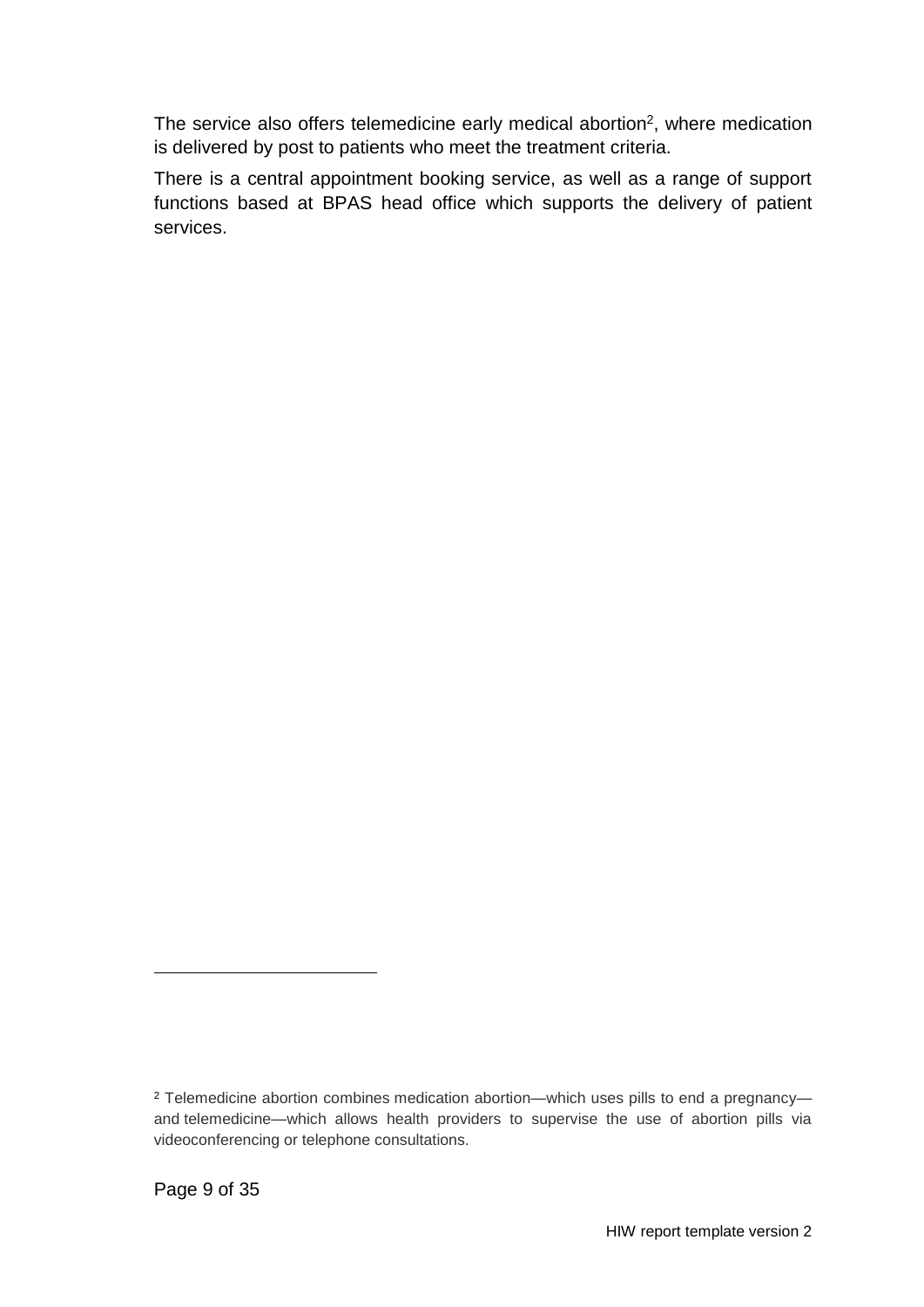### <span id="page-9-0"></span>**Quality of patient experience**

*We spoke with patients, their relatives, representatives and/or advocates (where appropriate) to ensure that the patients' perspective is at the centre of our approach to inspection.*

Patients provided positive feedback about their experiences of using services provided at the clinic.

We found that staff at the clinic treated patients with politeness and respect. We saw that arrangements were in place to promote and protect patients' privacy and dignity. Arrangements were also in place for patients to provide their views on the services provided at the clinic.

HIW issued both online and paper surveys to obtain patient views on the service offered at the clinic and how it could be improved. In total, we received 12 online responses. Patients were generally happy with the service provided. Comments included:

"Don't think it needs improvement staff were amazing."

"Nothing everything was perfect."

"Can't fault the service I have received, they have been lovely from start to finish."

#### **Health promotion, protection and improvement**

There was information available for patients on how they can take responsibility for their own health and wellbeing.

Leaflets were freely available in the waiting room relating to services offered at the clinic. The service also has a comprehensive website detailing the services offered at the Llandudno clinic and those offered by the organisation at other sites.

There was also written information available relating to miscarriage, contraception, sexually transmitted diseases, counselling and domestic abuse.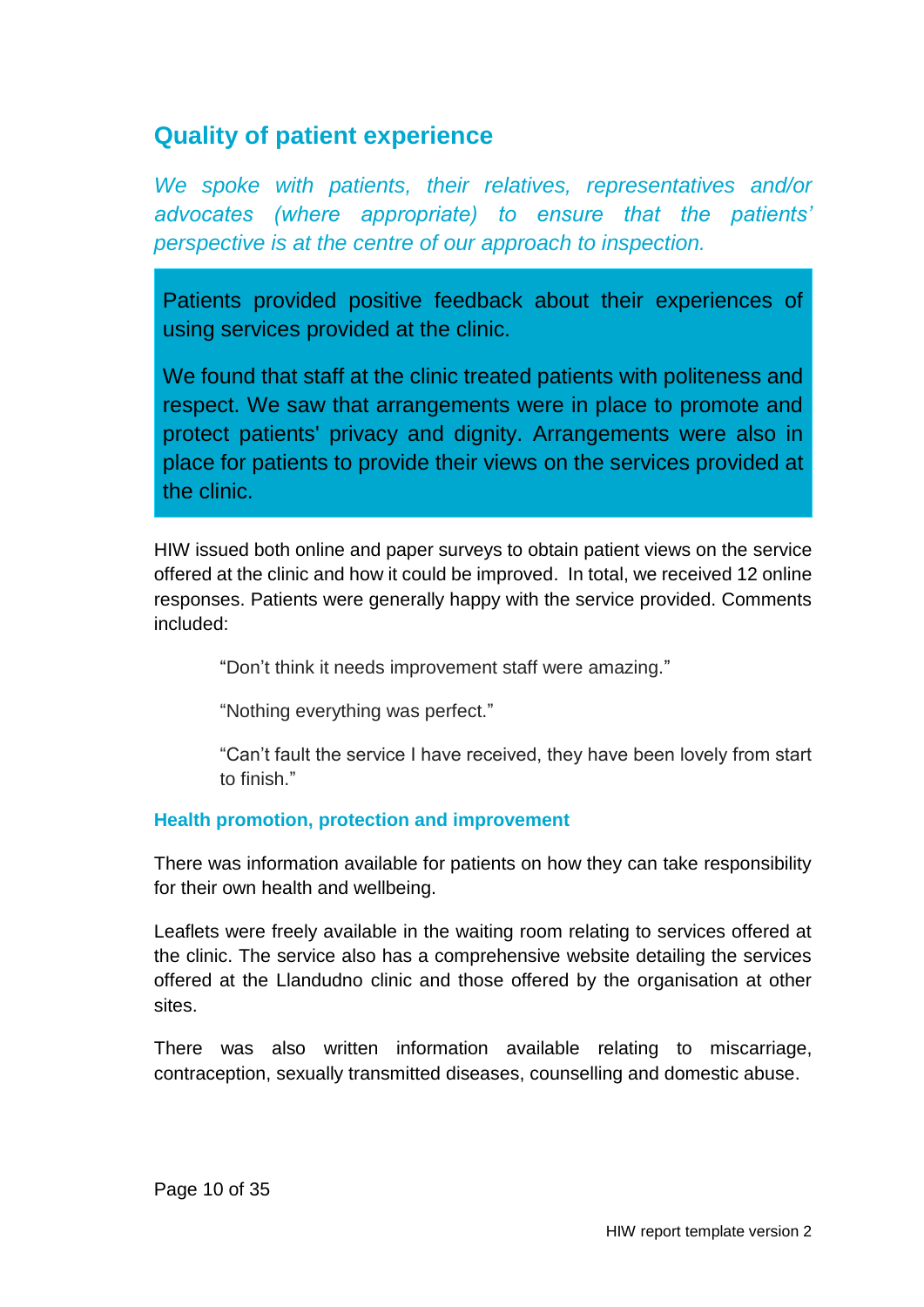Most of the information was available in English only. However, there was some COVID-19 information, in poster form, which was available in both Welsh and English.

#### **Dignity and respect**

We found that arrangements were in place to promote patients' privacy and dignity and we saw staff engaging with patients in a respectful and professional manner both during telephone conversations and face to face.

We saw staff welcoming patients in a friendly manner and being polite and courteous when speaking to them. Patients told us that staff were always polite and were kind when carrying out care and treatment.

All of the patients who completed the online survey said that they had been treated with dignity and respect by the staff at the clinic.

All respondents said they were listened to by staff during their appointment and that they were able to talk to staff about the procedure or treatment without being overheard by other people.

We saw that doors were closed during consultations. Disposable curtains were provided around examination couches to maintain patients' privacy and dignity during consultations or when they were receiving treatment.

All of the patients who completed the online survey told us that they were able to maintain their own privacy and dignity during their appointments.

#### **Patient information and consent**

As described earlier, there was some health promotion material available.

The registered persons had produced a statement of purpose and patients' guide as required by the regulations. These set out information about the clinic and included information about the services offered, how they could be accessed and the arrangements for consent to treatment.

Patients with sensory problems or additional needs/cognitive difficulties were offered information adapted to their specific needs i.e. Braille, Large Print or pictorial. The service could also access external translation services.

Obtaining consent from patients receiving treatments is a key part of the process. We discussed this with staff and were assured by their knowledge and understanding of consent and the ethical and legal issues that relate to some of the services offered at the clinic. We concluded that their knowledge of this

Page 11 of 35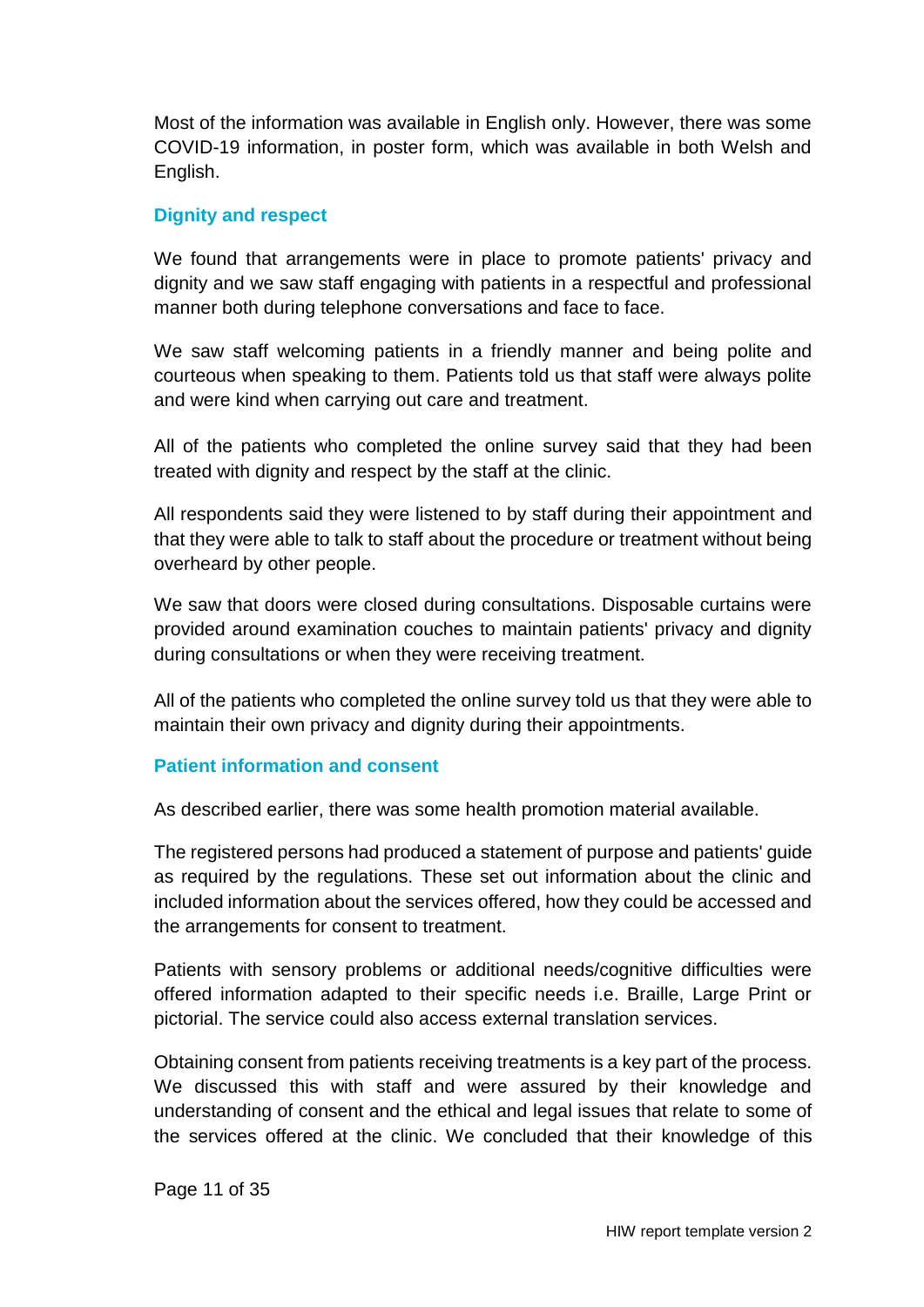subject had sufficient depth to ensure they would do their utmost to handle this process as sensitively and carefully as possible, ensuring that discussions are held with patients, at each consultation, to confirm that they continue to consent to treatment. However, these discussions were not always recorded in detail within patient care notes.

All of the patients who completed the online survey told us that they felt involved as much as they wanted to be in any decisions made about their treatment. Comments included:

> *"Staff very respectful and empathetic at the department. Made me feel very comfortable."*

All respondents told us that they had received enough information to understand what treatment options are available and that they had received enough information to understand the risks and benefits of their treatment options.

Seven respondents said that the cost of treatment was made clear before they received that treatment. Five said that this was not applicable.

All of the respondents told us that that they completed a medical history form or had their medical history checked before undertaking any treatment and that they had been given information on how to care for themselves following their treatment. Comments included:

> *"Service has been prompt and staff given me options and ensured I (understand) aftercare on offer."*

#### Improvement needed

The registered provider must ensure that discussions with patients about consent to treatment are recorded in detail within care notes.

#### **Communicating effectively**

As previously mentioned, the majority of information, in leaflet form and on the website, was provided in English only. Given that the clinic operates in Wales, further efforts should be made to routinely provide information in both Welsh and English.

There was a hearing loop available in reception to assist those patients who are hard of hearing (and who wear hearing aids) to communicate with staff at the clinic.

Page 12 of 35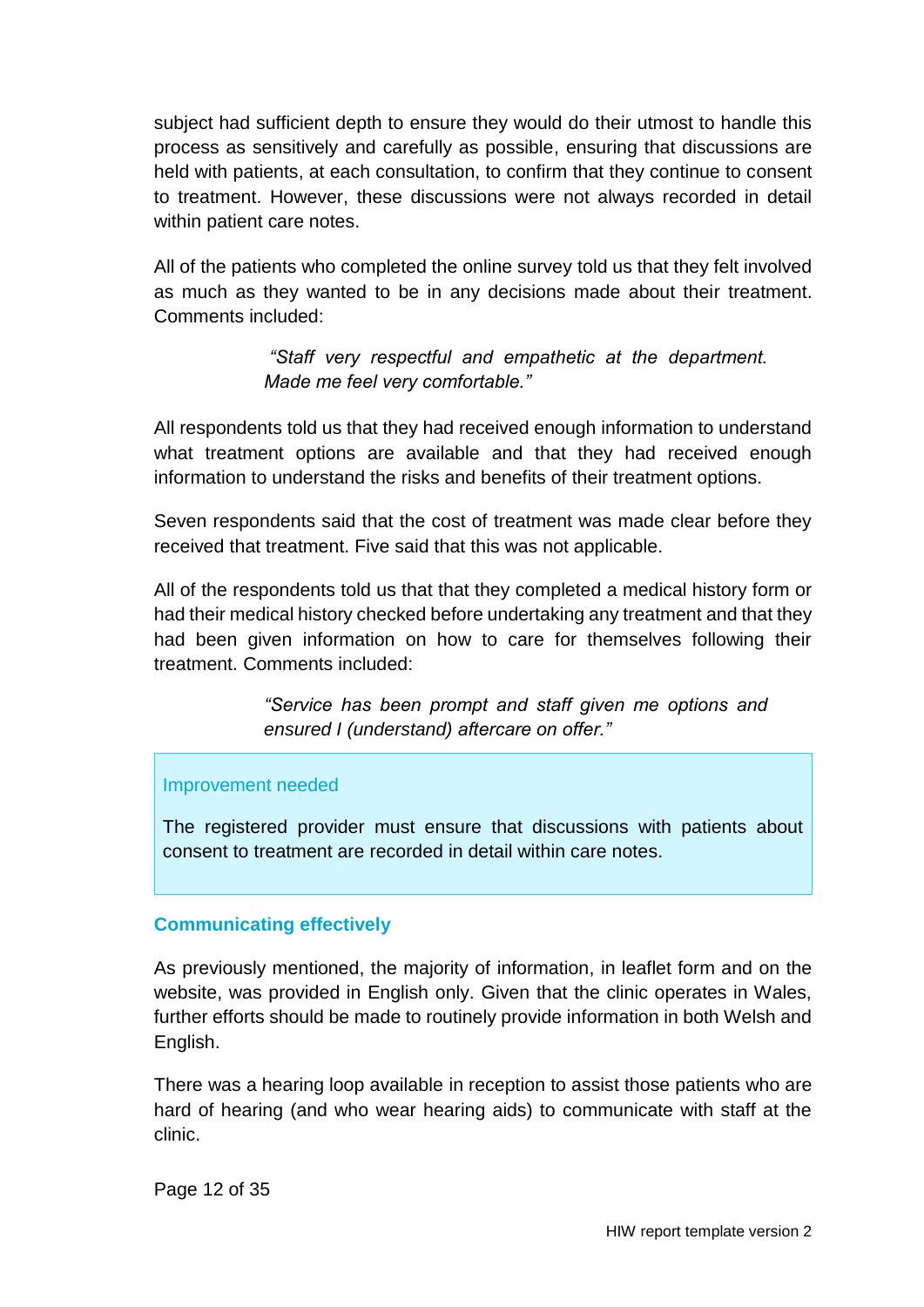We saw suitable signs displayed to assist patients to find their way around the clinic.

#### Improvement needed

The registered provider should make further efforts to routinely provide information in both Welsh and English.

#### **Care planning and provision**

The arrangements for providing care and treatment were set out within the statement of purpose.

There is a central appointment booking system with most treatments being funded by the National Health Service. Patients are expected to complete a selfassessment form detailing past medical history. A treatment plan is then developed in line with the patient's wishes and in consultation with relevant clinical staff.

We found that there were adequate out of hours, follow up and counselling arrangements in place with patients being able to call the central telephone number for support.

#### **Equality, diversity and human rights**

The statement of purpose, patients' guide and information posted on the clinic's website, clearly sets out that services are provided having due regard to patients' rights.

There was disabled parking available, within the hospital car park, and good, level access to the clinic which is located on the ground floor of the hospital.

All of the patients who completed the online survey said they felt they could access the right healthcare at the right time (regardless of age, disability, gender reassignment, marriage and civil partnership, pregnancy and maternity, race, religion or belief, sex and sexual orientation).

None of the patients reported they had faced discrimination when accessing or using the service.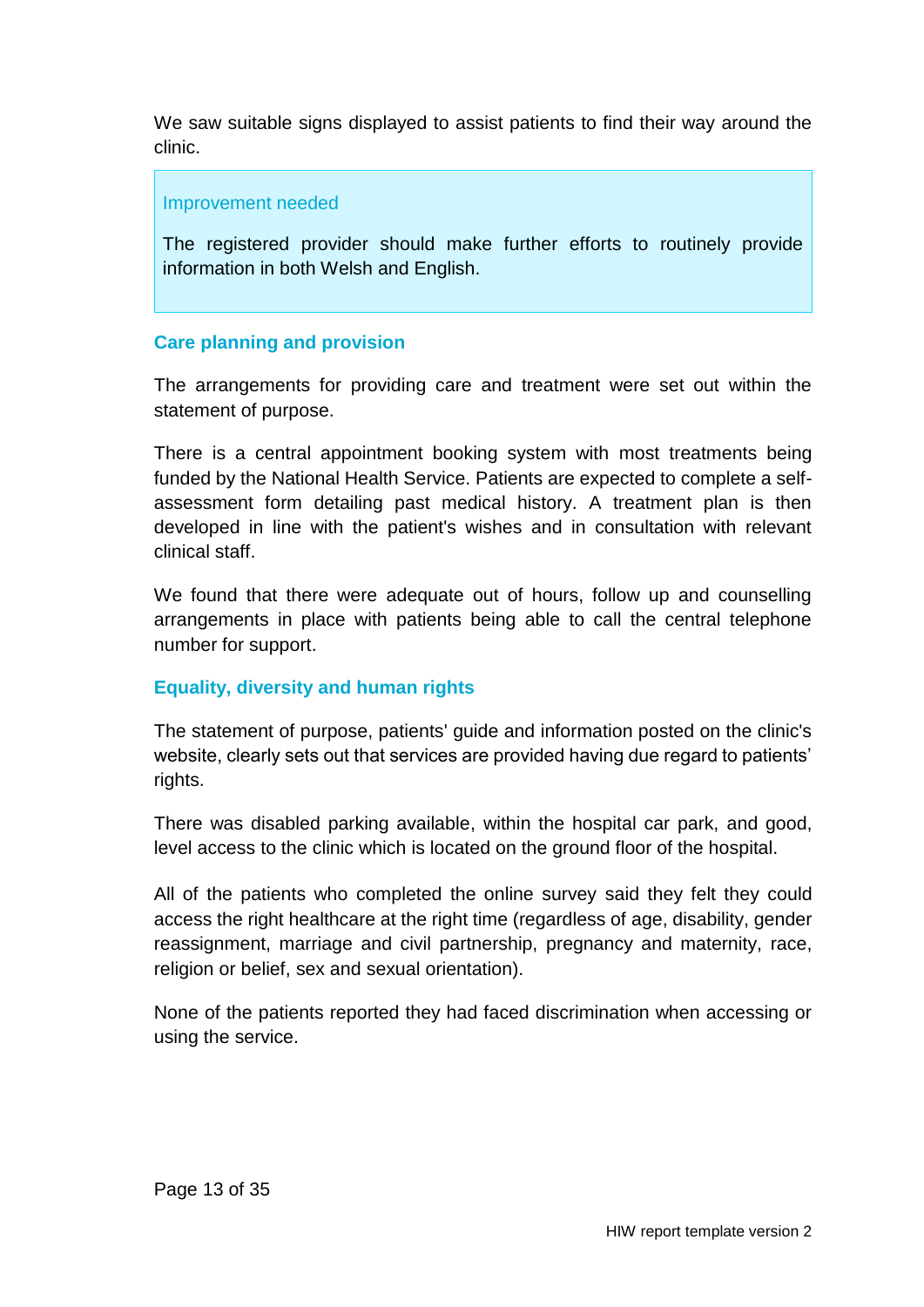#### **Citizen engagement and feedback**

Patients had opportunities to comment on their experiences of visiting the clinic with questionnaires made available following consultation or treatment to provide feedback on an ongoing basis. It was evident that the comments received from patients had been considered by the staff team and action taken as a result to make improvements where appropriate.

We discussed the possibility of displaying outcomes of patient feedback in the waiting area for patients to see. This would show patients that the service gave due consideration to their views and that they would take appropriate action, where necessary, in response.

#### Improvement needed

The registered provider should display outcomes of patient feedback in the waiting area for patients to see.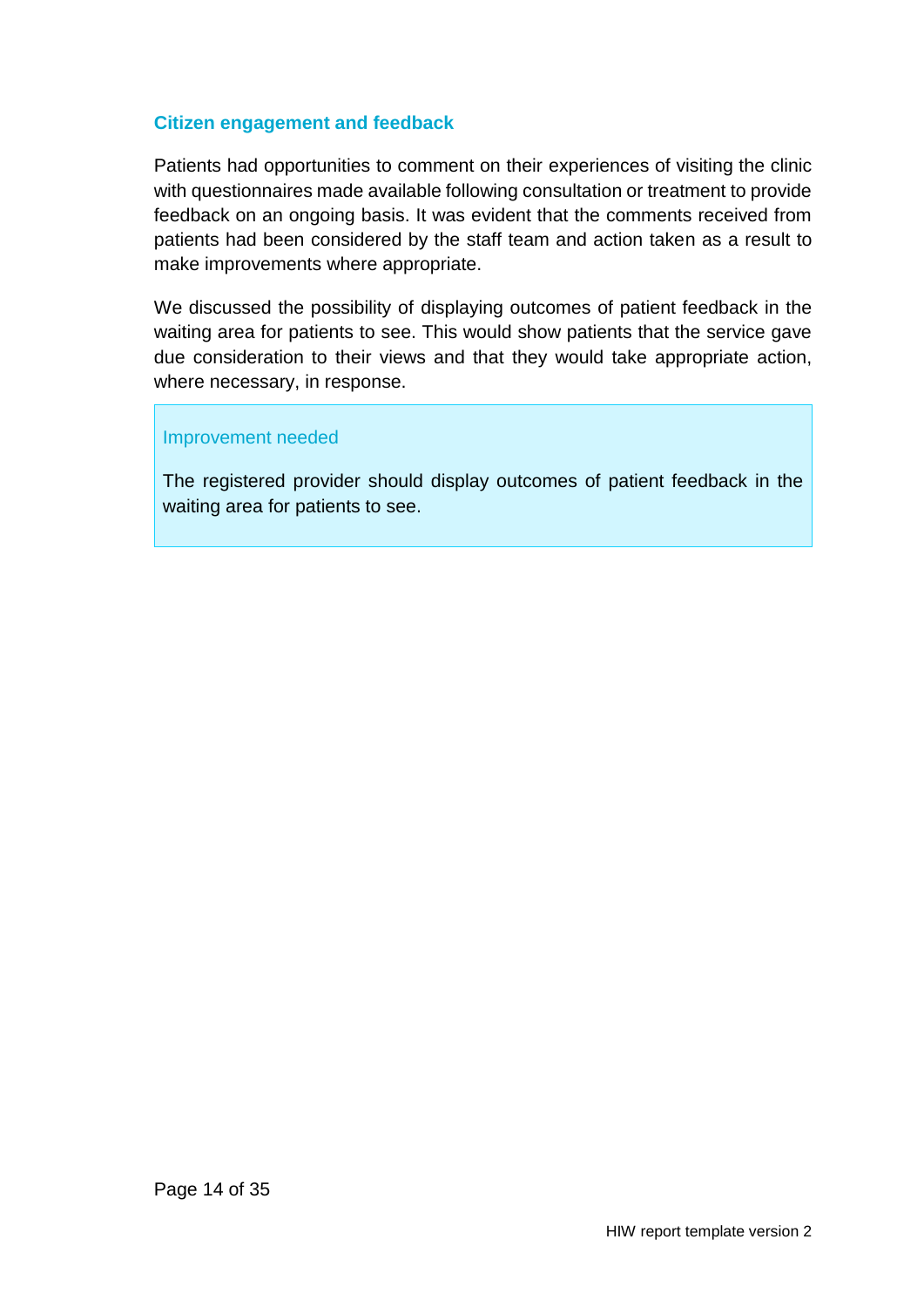### <span id="page-14-0"></span>**Delivery of safe and effective care**

*We considered the extent to which services provide high quality, safe and reliable care centred on individual patients.*

We found that the staff team were committed to providing patients with safe and effective care.

We found that the clinic had arrangements in place to promote the safety and wellbeing of patients, visitors and staff.

The clinic was clean and tidy and arrangements were in place to reduce cross infection.

There were generally good medication management processes in place and effective processes for checking the equipment used.

#### **Managing risk and health and safety**

The clinic environment was well maintained and in a good state of repair.

We saw that all areas were clean and tidy and free of obvious hazards.

General risk assessments were being conducted on a regular basis by the hospital and BPAS managers.

Specific clinical risk assessments were being undertaken as part of the patient assessment process.

We found that alcohol gel was being stored on open shelving within an unlocked store room. We brought this to the attention of the registered manager who told us that steps would be taken to store the gel within a locked cupboard.

#### Improvement needed

The registered provider must ensure that alcohol gel is safely stored when not in use.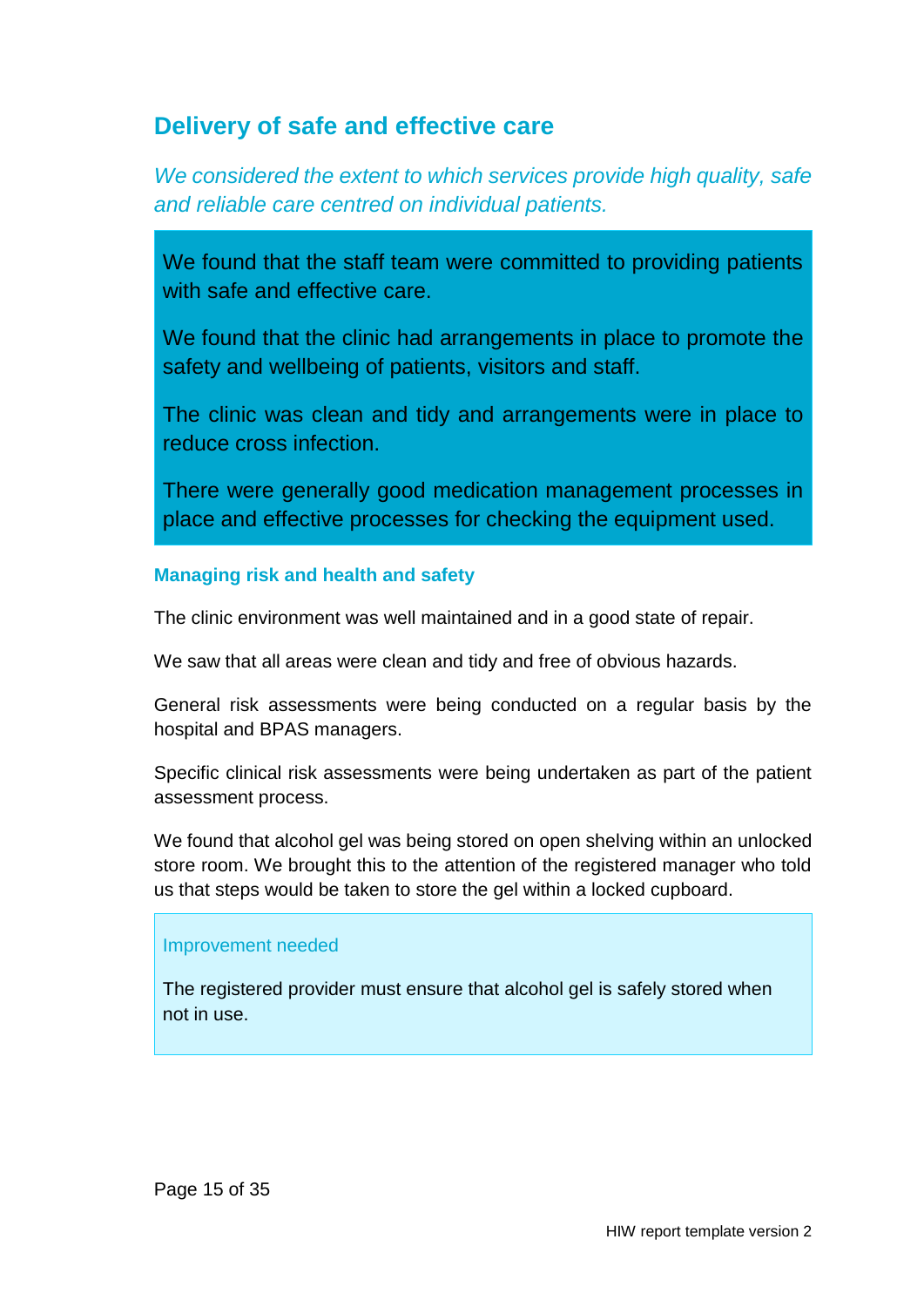#### **Infection prevention and control (IPC) and decontamination**

Written policies and procedures were available to help guide staff on infection prevention and control to include the management of COVID-19. All staff had received up to date training on this subject.

We saw that staff had access to personal protective equipment (PPE) to help prevent cross infection. Hand washing facilities were available. Effective hand washing is important to promote infection prevention and control. Cleaning rotas were displayed within the clinic together with infection control audit results.

All of the patients who completed the online survey told us that the clinic was very clean and that information about the management of COVID-19 was visible.

Instruments used during examinations and treatments were single patient use only. This meant that instruments did not have to be decontaminated and so promoted effective infection prevention and control. We saw that medical sharps (such as needles) had been placed in appropriate containers for safe disposal. This helps reduce the risk of injury (to staff and patients) and cross infection from used sharps.

We were informed that no human tissue waste was generated at BPAS Llandudno, due to the interval between taking the termination medication and the commencement of symptoms and, more recently, the use of telemedicine home administration of the medication. However, BPAS has an organisational policy in place on the management of clinical waste which outlines the actions to be taken in BPAS clinics where disposal of human tissue is undertaken (surgical units).

#### **Medicines management**

We found that there were robust medication management processes in place at the clinic.

We saw that medicines were stored safely and securely. Accurate records were being maintained of medicines administered to patients. These records showed that patients had been asked about known allergies to promote their safety and wellbeing prior to medication being prescribed/administered as part of their care and treatment.

We found that the medication storage fridge temperatures were being monitored on a daily basis and that these were within acceptable limits. However, staff undertaking the temperature checks were not signing the record.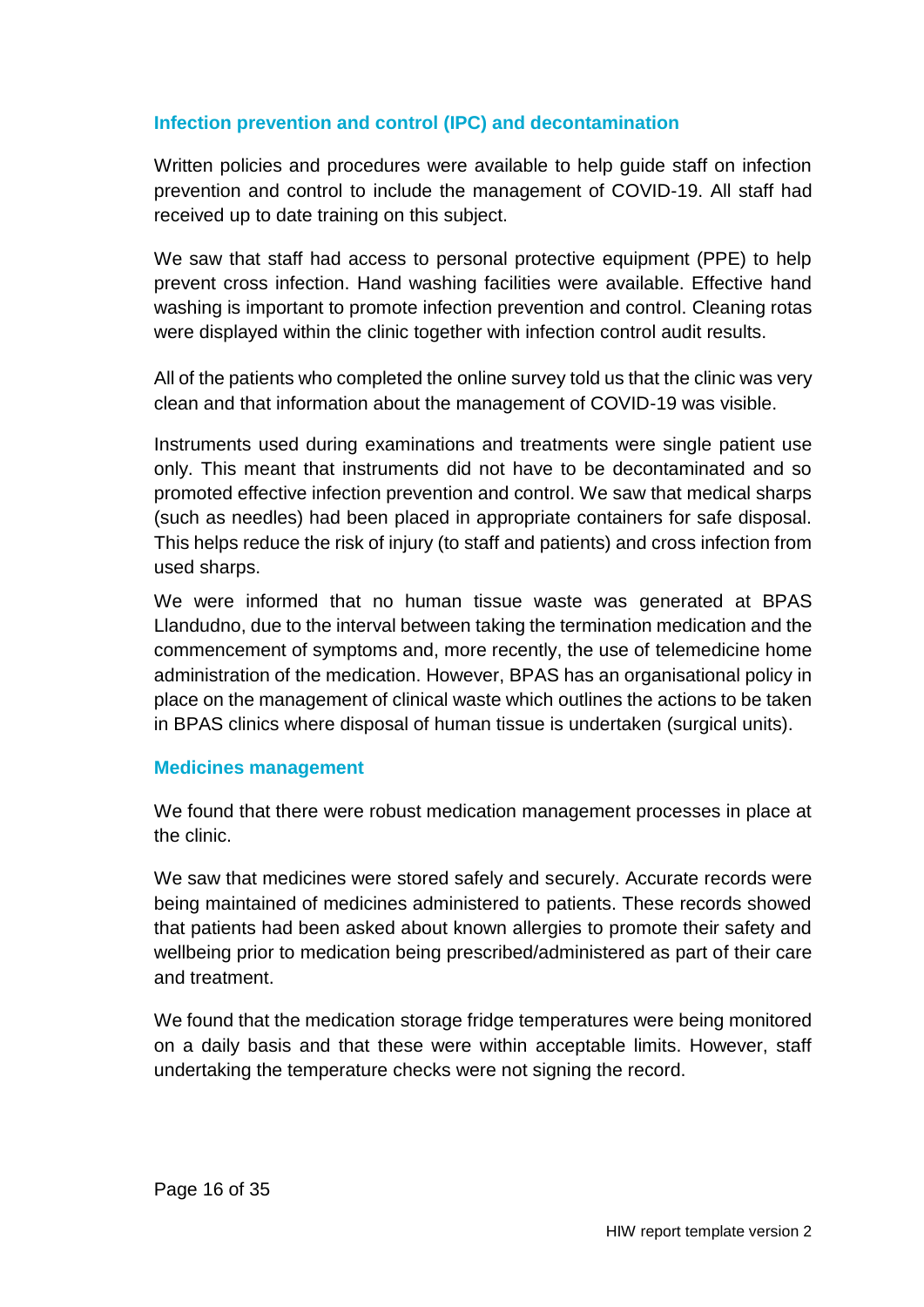#### Improvement needed

The registered provider must ensure that staff sign the record book/sheet after undertaking the fridge temperature checks.

#### **Safeguarding children and safeguarding vulnerable adults**

We found that there were robust safeguarding processes in place and that staff were aware of their responsibilities with regards managing safeguarding issues.

Written policies and procedures were available to guide staff on the action to take should they suspect abuse of children or adults who become vulnerable or at risk. These included contact details for health board and local authority safeguarding teams. Staff working at the clinic had completed safeguarding training to a level appropriate to their roles. The organisation had a safeguarding committee who oversee the management of referrals.

#### **Medical devices, equipment and diagnostic systems**

A range of equipment was available at the clinic to support the provision of care and treatment to patients. We saw evidence that this equipment was being tested/calibrated on a regular basis to ensure that they were safe to use and providing accurate readings.

However, the sonography machine was old and outdated. We were told that the machine was due to be replaced in the very near future.

The examination couch in the sonography room was not suitable for larger or overweight patients and it was positioned in such a way that made it difficult for staff to position patients correctly and safely for examinations.

Equipment and drugs for use in the event of a patient emergency (collapse) were available and staff had received suitable resuscitation training.

#### Improvement needed

The registered provider must ensure that the examination couch in the sonography room is suitable for use by larger or overweight patients and that it is positioned in such a way that staff are able to position patients correctly and safely.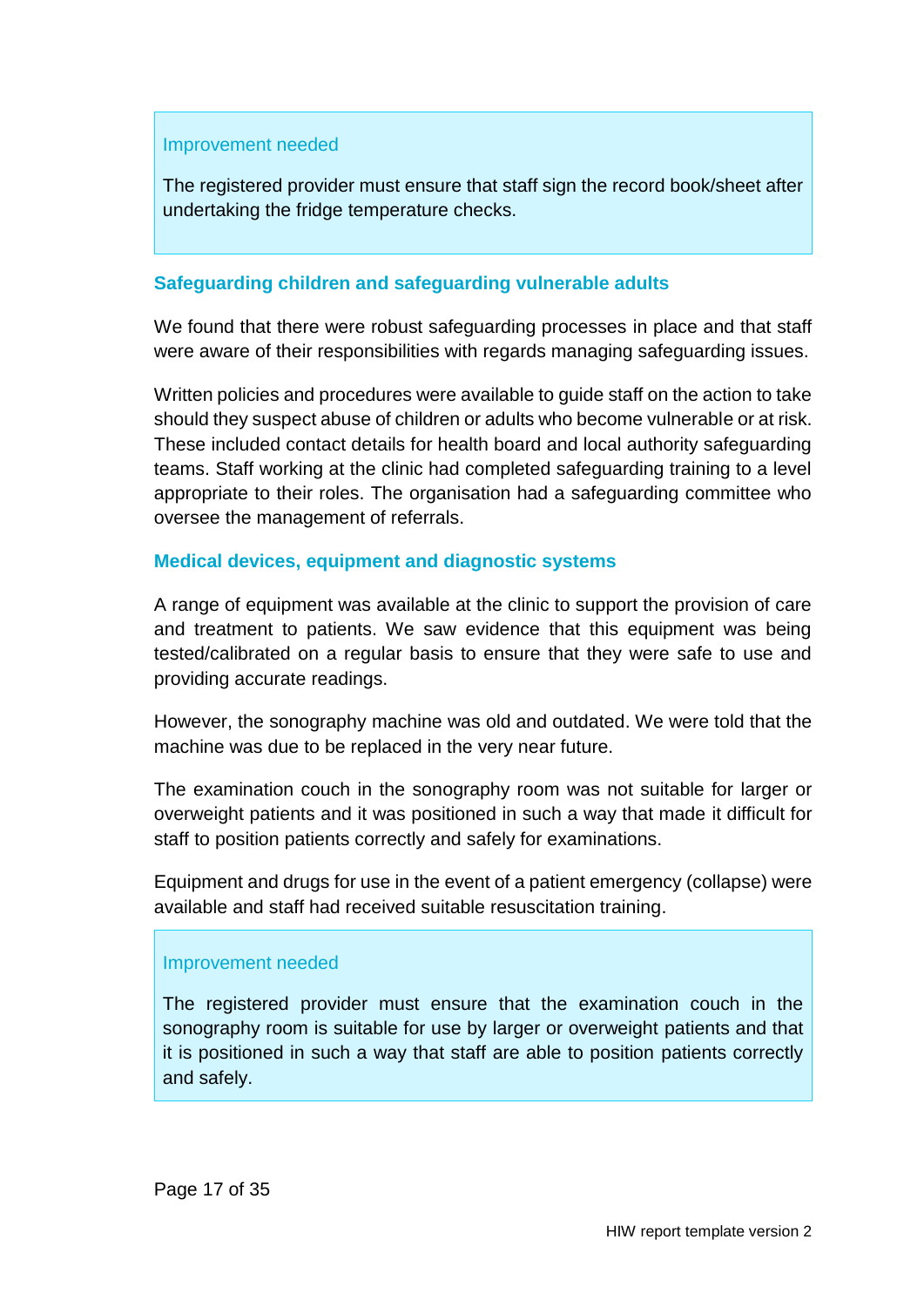#### **Safe and clinically effective care**

There was evidence of very good multidisciplinary working between the staff.

From our discussions with staff, and examination of patient care documentation, we found that patients were receiving safe and clinically effective care.

A range of written policies and procedures were available to support the operation of the clinic. These were being reviewed and updated on a regular basis.

Policies and procedures were in place to ensure that clinical staff were practising in line with evidence based clinical guidelines.

We reviewed a sample of patient medical records and found that they were generally organised and legible. Patient records were being maintained electronically with back-up arrangements in place in the event of system or computer failure.

The records reviewed contained details of the clinician making the record together with some information about the clinical findings and the care/treatment given to each patient. However, we found that some of the records lacked detail about the options discussed at consultation and any views expressed by patients at the time. In addition, we found that staff did not accurately and consistently record detail of examination of adnexal $3$  area in the ultrasound report section.

We also found that image summaries were not always recorded to support sonography findings and images were not always marked to denote which side of the patient they related to i.e left or right. In addition, we found that sonographic images were not being audited to ensure quality.

We were told that patients were offered a chaperone during consultations, examinations and treatment. However, there were no posters visible within the clinic to inform patients of this. In addition, the offer of a chaperone, and the

l

 $3$  The adnexa, or more formally the adnexa uteri, and also known as the uterine appendages, is a collective term for the ovaries, fallopian tubes and broad ligaments.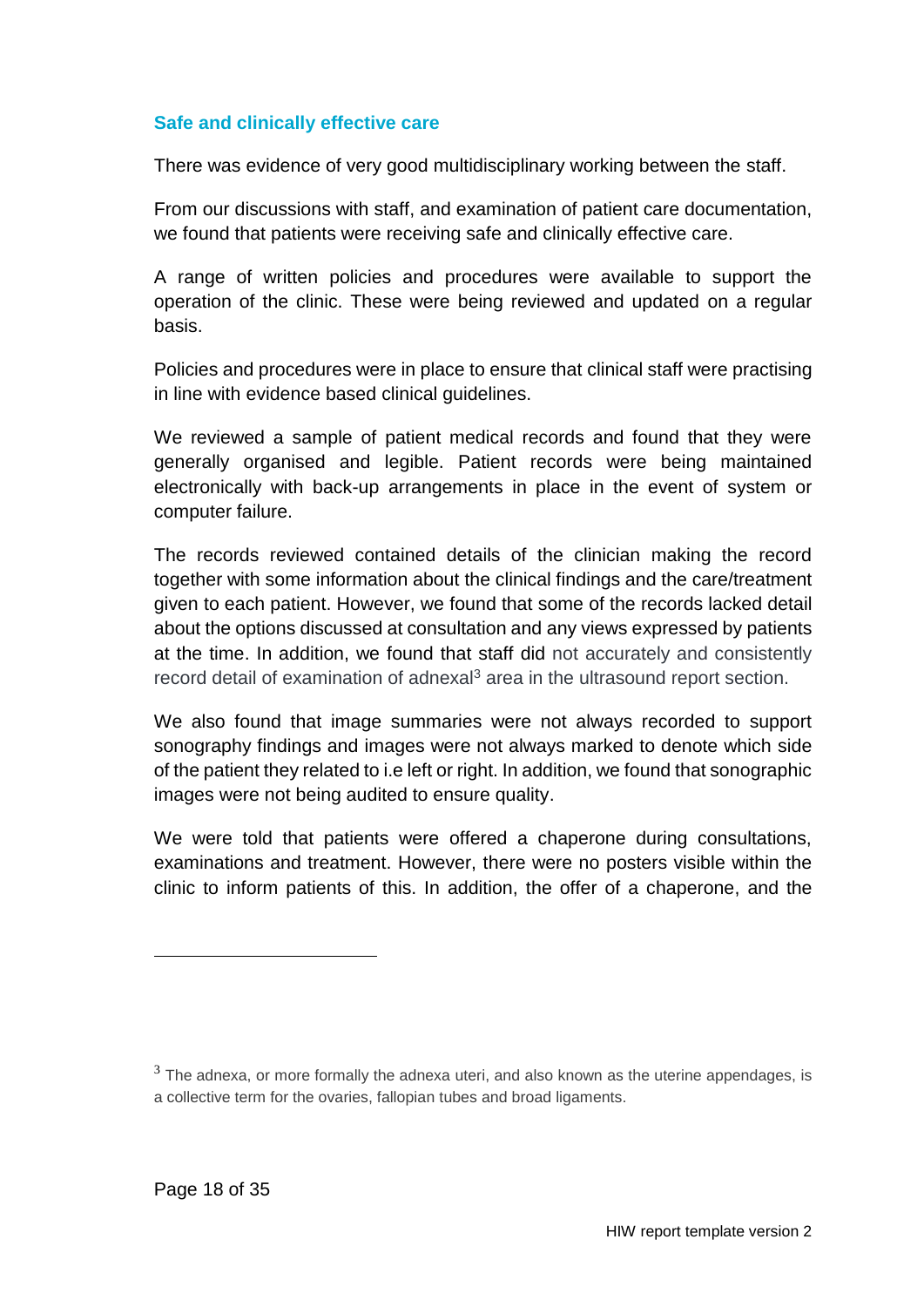patient's decision to accept or refuse the offer, was not always recorded in care notes.

#### Improvement needed

The registered provider must ensure that:

- Staff accurately and consistently record details of the options discussed at consultation and the patient's views
- Staff must accurately and consistently record detail of examination of adnexal area in the ultrasound report section
- Staff accurately and consistently record image summaries to support sonography findings
- Sonography images are marked to denote which side of the patient they related to
- Sonography images are audited to ensure quality
- Posters are displayed within the clinic to inform patients of their right to have a chaperone
- The offer of a chaperone, and the patient's decision to accept or refuse the offer, is always recorded in care notes.

#### **Information management and communications technology**

There was a robust information governance framework in place and staff were aware of their responsibilities in respect of accurate record keeping and maintaining confidentiality.

Through examination of training records, we confirmed that staff had received training on information governance.

We found that the service used a remote electronic communications system, allowing clinical staff to securely access patient information and results away from the site. This meant clinical staff were able to interpret information quickly and support staff within the service without being physically present. We were told that this has resulted in staff feeling supported on site even when senior clinical staff were not physically present. It also means that decisions which require authorisation by two medical doctors can be accessed in a timely manner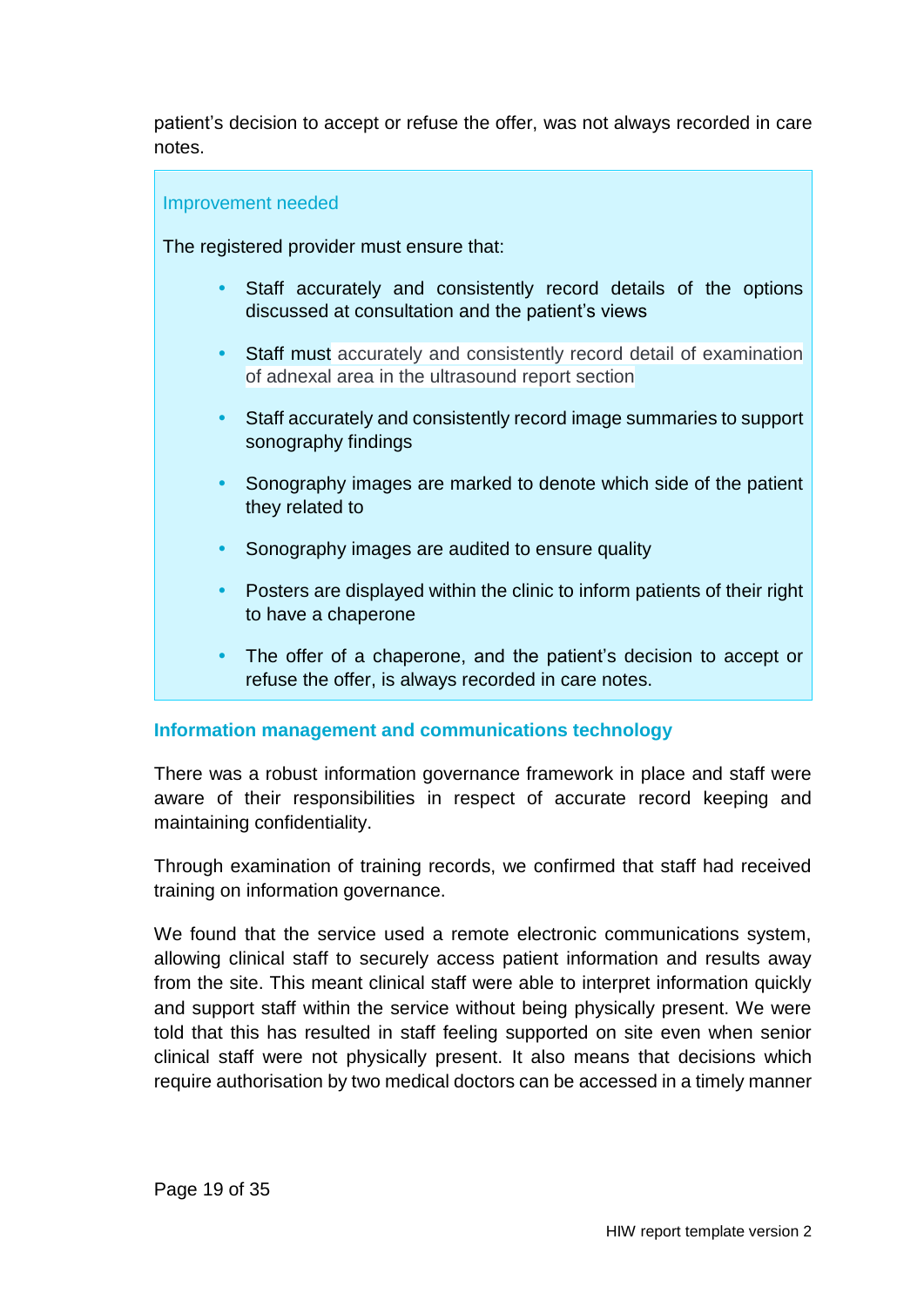#### **Records management**

We found robust systems in place to ensure that personal information relating to patients and staff was kept securely in an electronic format.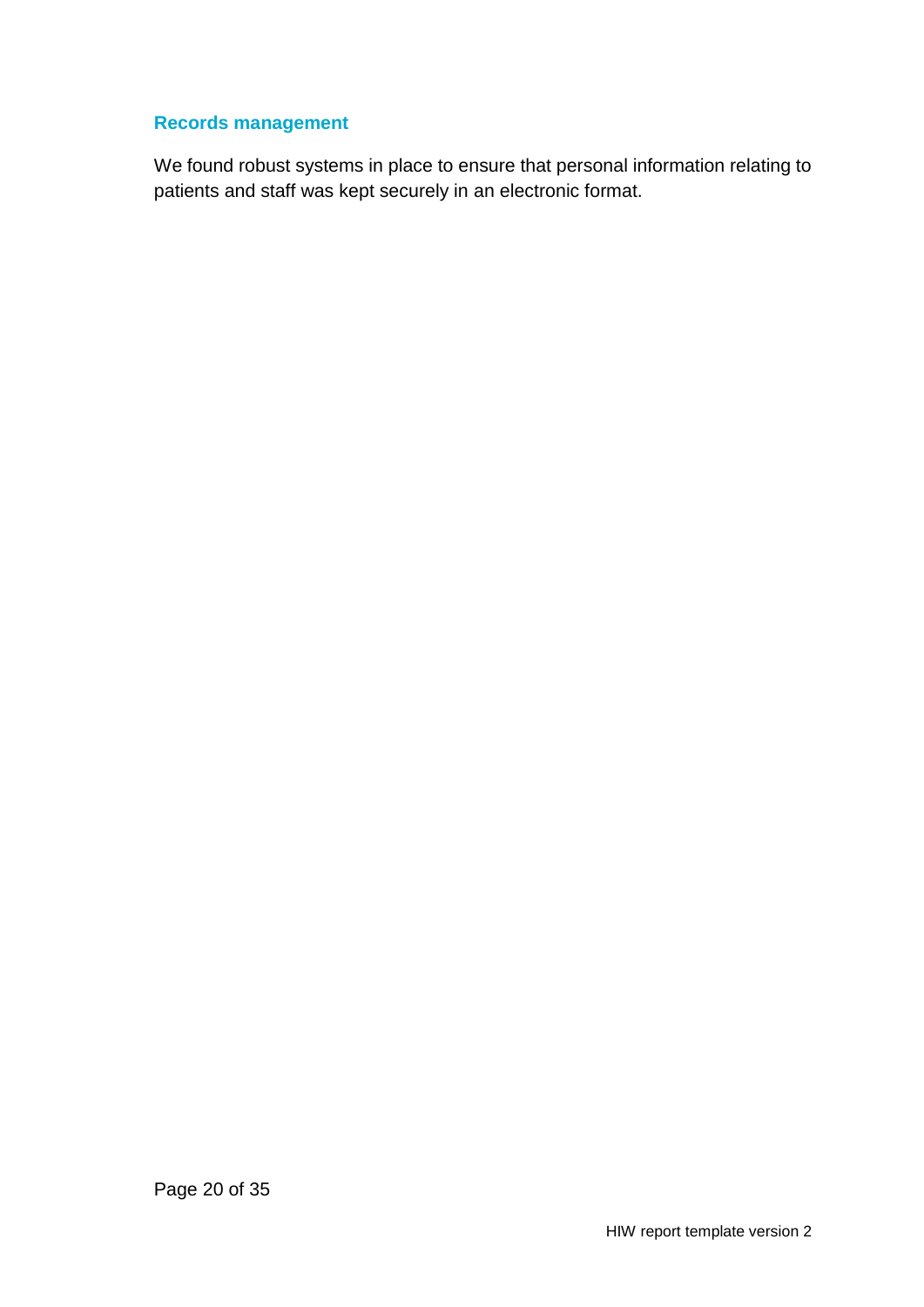### <span id="page-20-0"></span>**Quality of management and leadership**

*We considered how services are managed and led and whether the workplace and organisational culture supports the provision of safe and effective care. We also considered how the service review and monitor their own performance against the Independent Health Care Regulations and National Minimum Standards.*

We found good management and leadership at the clinic with staff commenting positively on the support that they received from the registered manager and the wider organisation.

Staff told us that they were treated fairly at work and that an open and supportive culture existed. Staff also told us that they were aware of the senior management structure within the organisation and that the communication between senior management and staff was generally effective.

Staff were able to describe their individual roles and responsibilities and told us they had access to the training and guidance that they needed to undertake their duties.

#### **Governance and accountability framework**

Staff spoken with during the inspection were aware of their roles and responsibilities. We found that the support offered to staff and the availability of the registered manager, and other managers within the wider organisation was positive.

There was a robust management structure in place and clear lines of reporting were described.

We found that there were well defined systems and processes in place to ensure that the focus is on continuously improving the services. This was, in part, achieved through a rolling programme of audit and its established governance structure which enabled nominated members of staff to meet regularly to discuss clinical outcomes associated with the delivery of patient care.

During discussions with staff, we were told that there were good informal, day to day staff supervision and support processes in place. Staff we spoke with during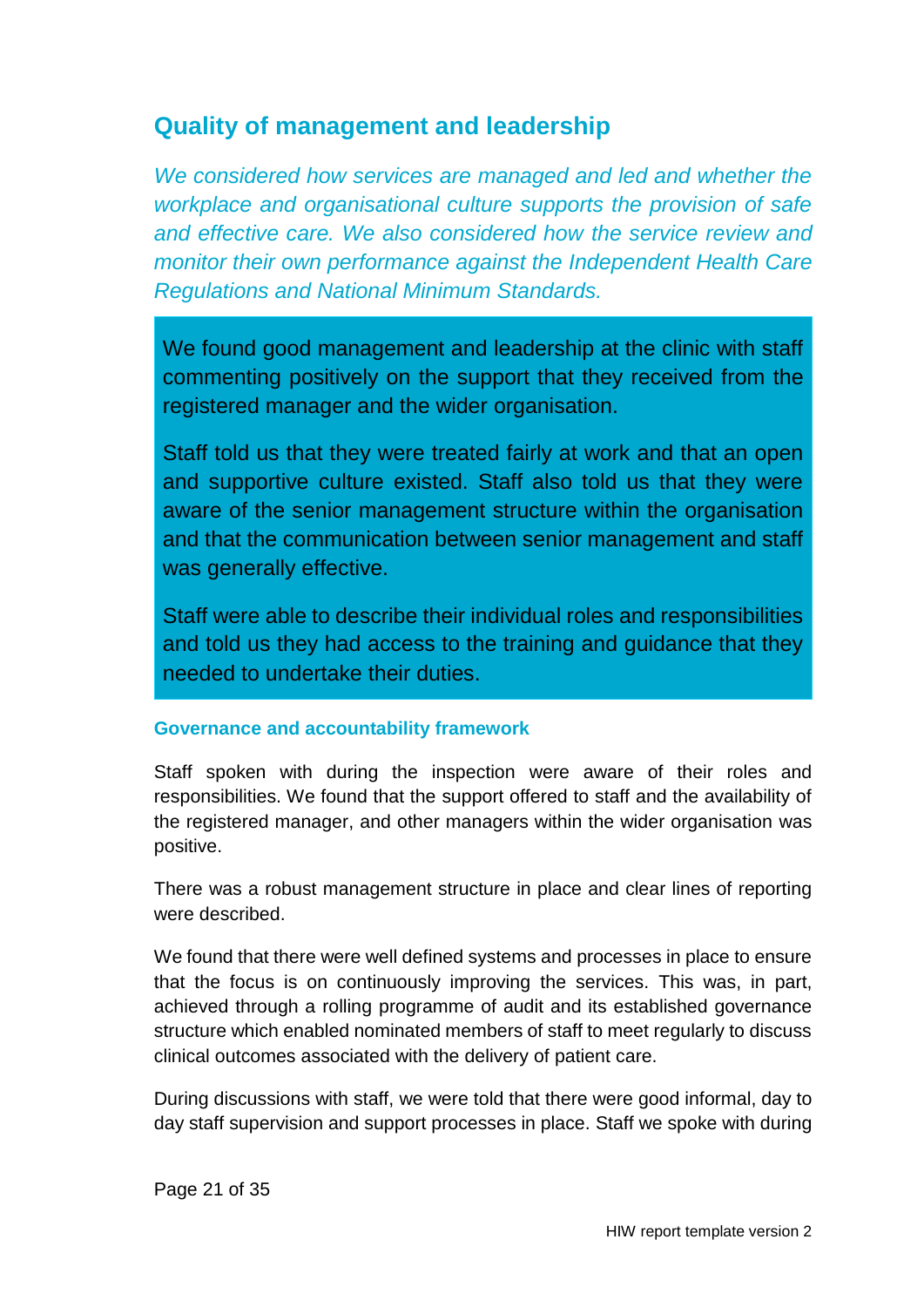the inspection confirmed that they felt supported in their work by their manager and colleagues.

We saw that there were good links with managers based at other settings operated by BPAS, with regular meetings held in order to share information around any emerging issues and safety alerts etc.

We were told that members of BPAS senior management team visit the clinic regularly as part of their governance responsibilities. Monthly audit reports were presented to the clinic's management board.

Records showed that the responsible individual, or their nominated representative, visited the clinic at least every six months in accordance with the regulations. The purpose of these visits is to consider different aspects relating to the quality of the services provided.

We were satisfied with the level of oversight of the service by members of the senior management team and board.

#### **Dealing with concerns and managing incidents**

A written complaints procedure was available and that details of how patients could make a complaint were included within the statement of purpose, on the website and in leaflet form. These clearly set out the timescales for acknowledging and responding to complaints. In accordance with the regulations, the contact details of HIW were also included.

Arrangements were described for reviewing significant incidents and sharing learning from these to promote patient safety and well-being. Significant incidents were formally reported through the Datix<sup>4</sup> system.

 $\overline{a}$ 

<sup>4</sup> Datix is a web-based patient safety incident reporting and risk management software for healthcare and social care organizations.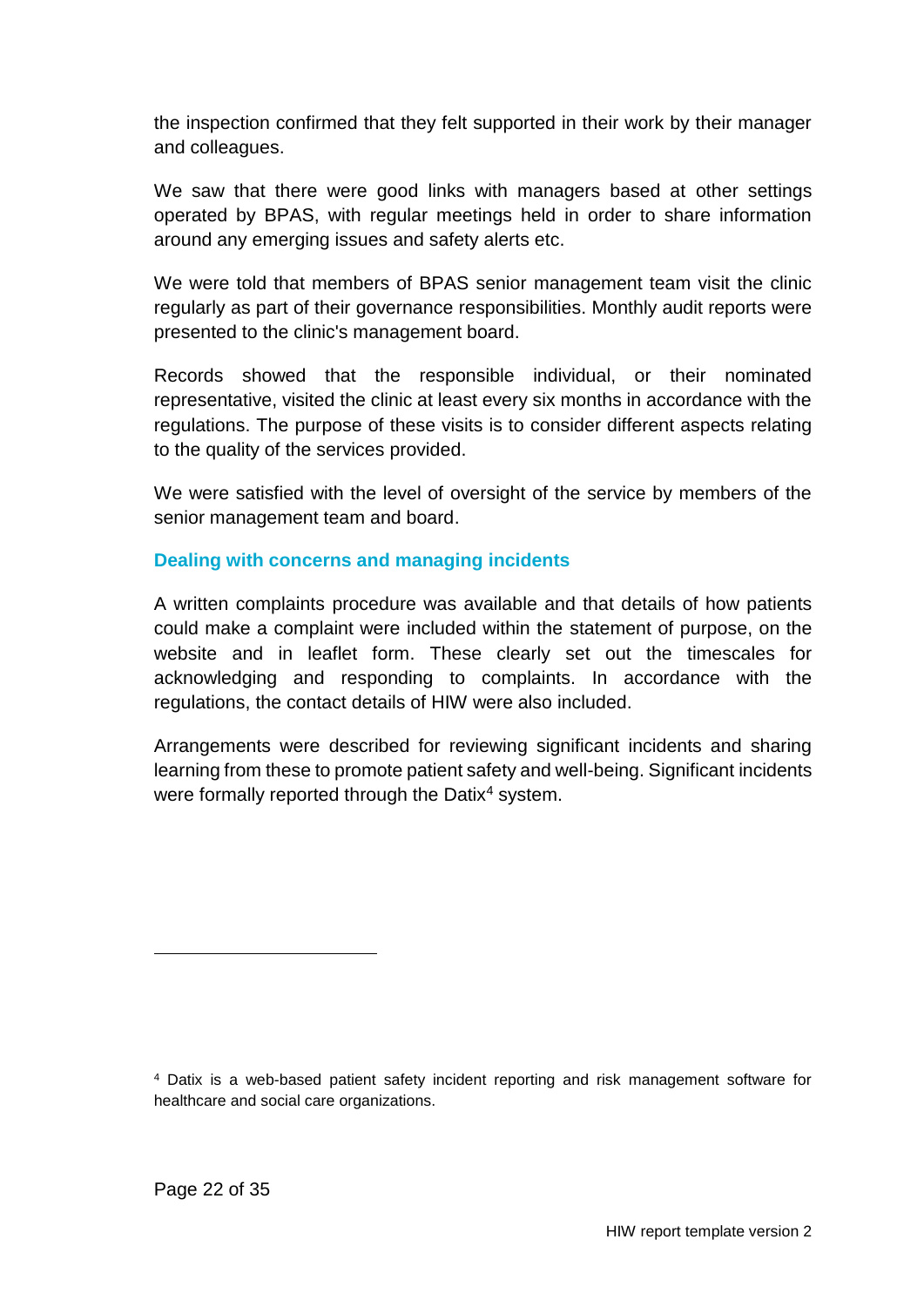#### **Workforce planning, training and organisational development**

At the time of our inspection, a small team comprising of the registered manager, two nurses/midwifes and a receptionist/administrator were employed at the clinic.

Medical/consulting services were available if required. These were provided by healthcare professionals (with practising privileges<sup>5</sup>), based at neighbouring BPAS clinics in England.

Information contained within the staff files inspected demonstrated that staff had attended mandatory training and other training relevant to their roles.

We found that staff had received an appraisal of their work performance within the last 12 months

#### **Workforce recruitment and employment practices**

Workforce recruitment practices and procedures were being followed in line with regulations and standards.

We looked at staff records and found that the clinic had followed the appropriate procedures and undertaken relevant recruitment checks prior to their commencement in post.

Each member of staff had a Disclosure and Barring Service (DBS) certificate available as required by the regulations.

l

 $5$  The granting of practising privileges is a well-established process within independent healthcare whereby a medical practitioner is granted permission to work in an independent hospital or clinic, in independent private practice, or within the provision of community services.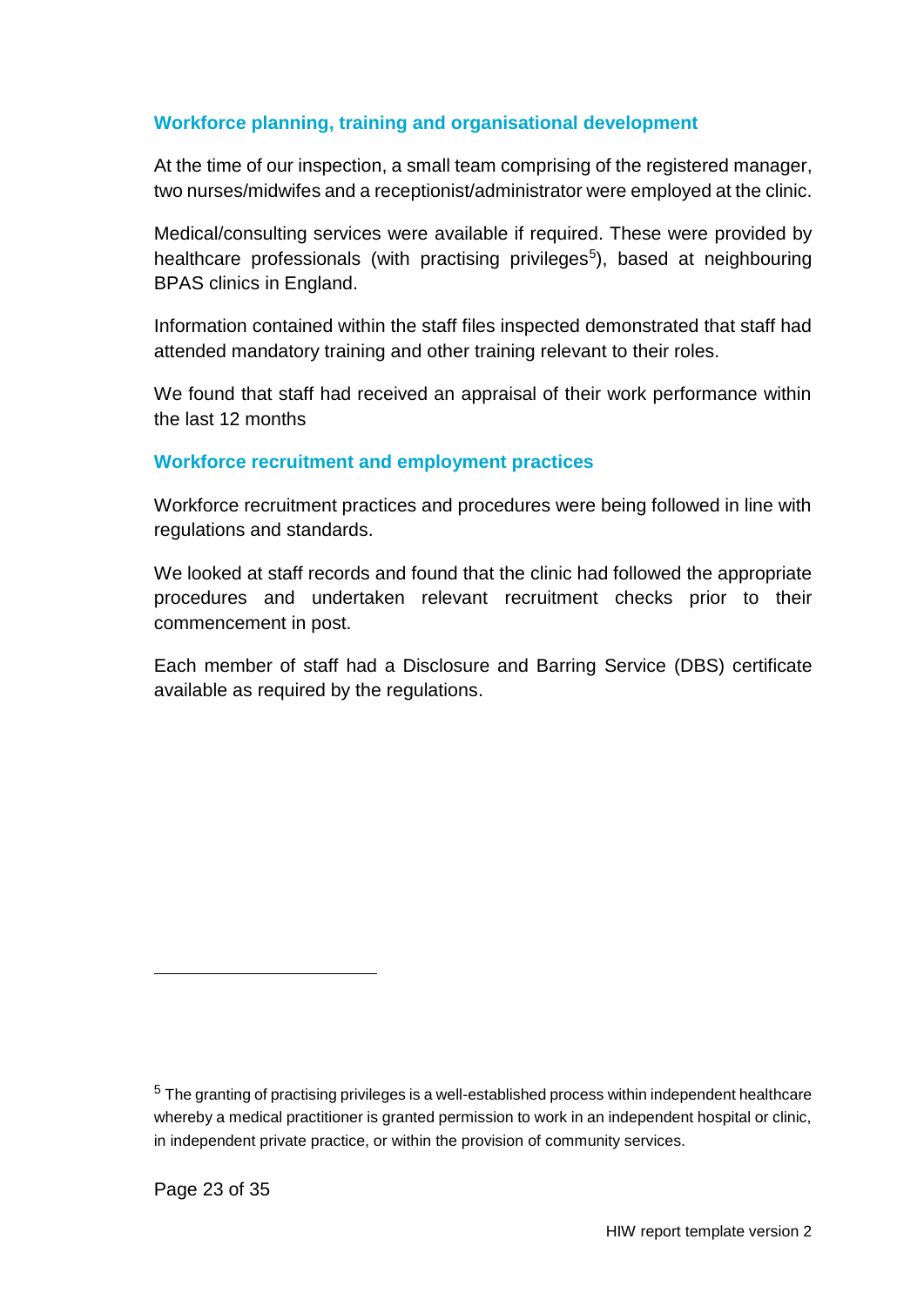## <span id="page-23-0"></span>**4. What next?**

Where we have identified improvements and immediate concerns during our inspection which require the service to take action, these are detailed in the following ways within the appendices of this report (where these apply):

- Appendix A: Includes a summary of any concerns regarding patient safety which were escalated and resolved during the inspection
- Appendix B: Includes any other improvements identified during the inspection where we require the service to complete an improvement plan telling us about the actions they are taking to address these areas.

Where we identify any serious regulatory breaches and concerns about the safety and wellbeing of patients using the service, the registered provider of the service will be notified via a [non-compliance notice.](https://hiw.org.uk/enforcement-and-non-compliance) The issuing of a noncompliance notice is a serious matter and is the first step in a process which may lead to civil or criminal proceedings.

The improvement plans should:

- Clearly state when and how the findings identified will be addressed, including timescales
- Ensure actions taken in response to the issues identified are specific, measurable, achievable, realistic and timed
- Include enough detail to provide HIW and the public with assurance that the findings identified will be sufficiently addressed.

As a result of the findings from this inspection the service should:

- Ensure that findings are not systemic across other areas within the wider organisation
- Provide HIW with updates where actions remain outstanding and/or in progress, to confirm when these have been addressed.

The improvement plan, once agreed, will be published on HIW's website.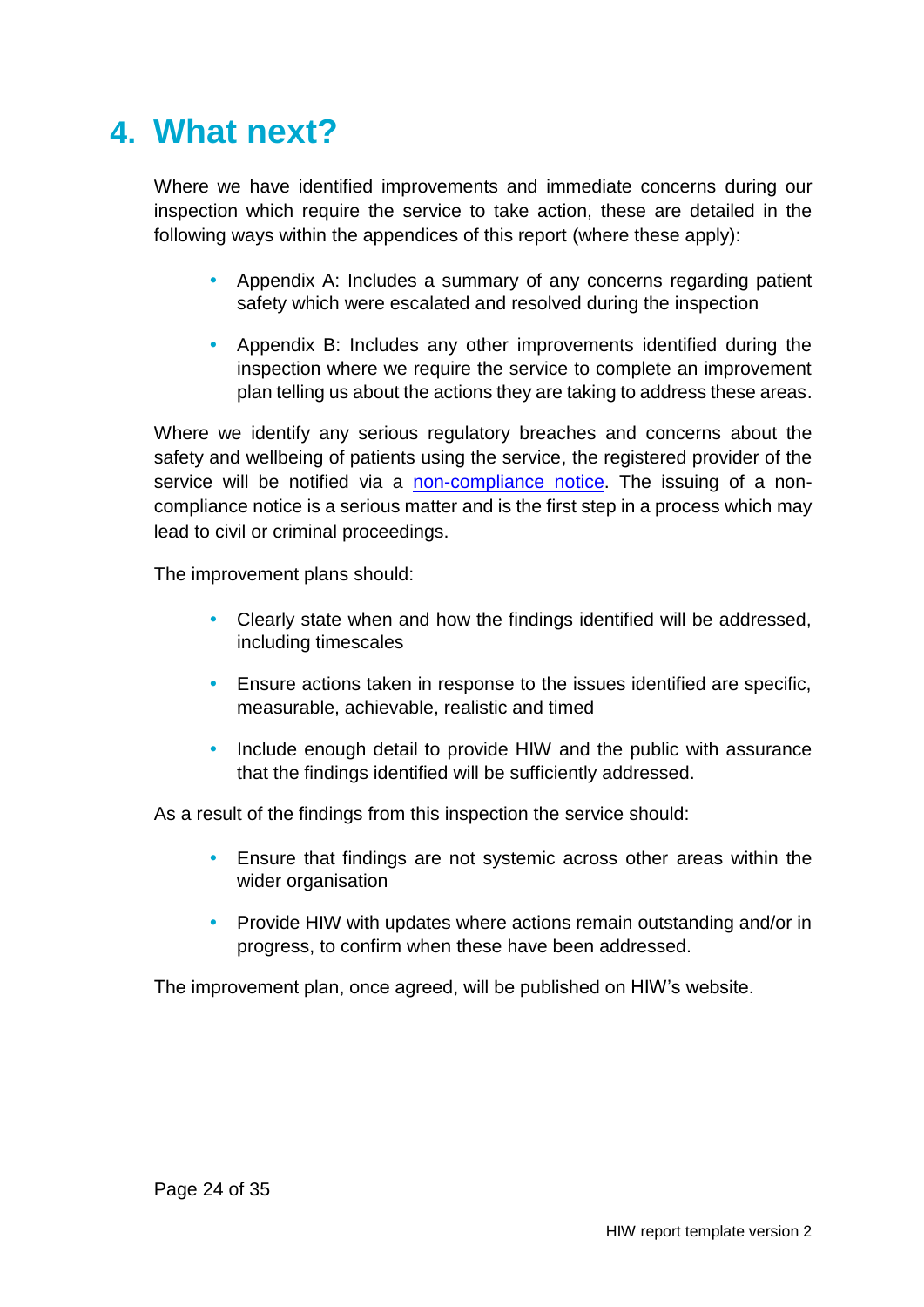## <span id="page-24-0"></span>**5. How we inspect independent services**

Our inspections of independent services may be announced or unannounced. We will always seek to conduct unannounced inspections because this allows us to see services in the way they usually operate. The service does not receive any advance warning of an unannounced inspection. In some circumstances, we will decide to undertake an announced inspection, meaning that the service will be given up to 12 weeks' notice of the inspection.

Feedback is made available to service representatives at the end of the inspection, in a way which supports learning, development and improvement at both operational and strategic levels.

HIW inspections of independent healthcare services will look at how services:

- Comply with the [Care Standards Act 2000](http://www.legislation.gov.uk/ukpga/2000/14/contents)
- Comply with the Independent Health [Care \(Wales\) Regulations 2011](http://www.legislation.gov.uk/wsi/2011/734/contents/made)
- Meet the [National Minimum Standards](https://gov.wales/sites/default/files/publications/2019-07/the-national-minimum-standards-for-independent-health-care-services-in-wales-2011-no-16.pdf) for Independent Health Care Services in Wales.

We also consider other professional standards and guidance as applicable.

These inspections capture a snapshot of the standards of care within independent services.

Further detail about [how HIW inspects independent services](https://hiw.org.uk/sites/default/files/2019-06/170328inspectindependenten.pdf) can be found on our website.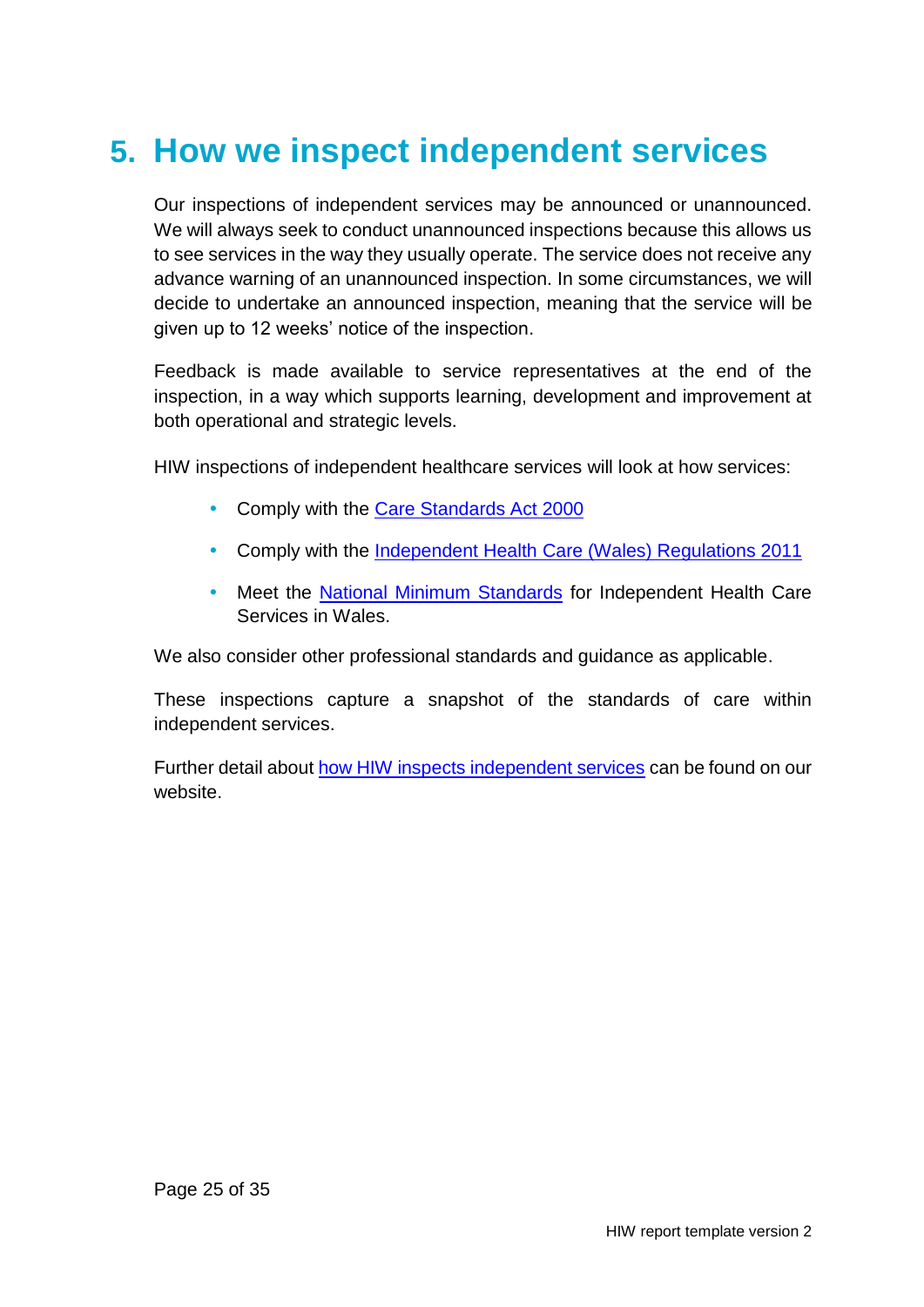### **Appendix A – Summary of concerns resolved during the inspection**

The table below summarises the concerns identified and escalated during our inspection. Due to the impact/potential impact on patient care and treatment these concerns needed to be addressed straight away, during the inspection.

<span id="page-25-0"></span>

| Immediate concerns identified                                    | Impact/potential impact   How HIW escalated the 1<br>on patient care and<br>treatment | concern | How the concern was<br><b>resolved</b> |
|------------------------------------------------------------------|---------------------------------------------------------------------------------------|---------|----------------------------------------|
| No immediate concerns were identified<br>during this inspection. |                                                                                       |         |                                        |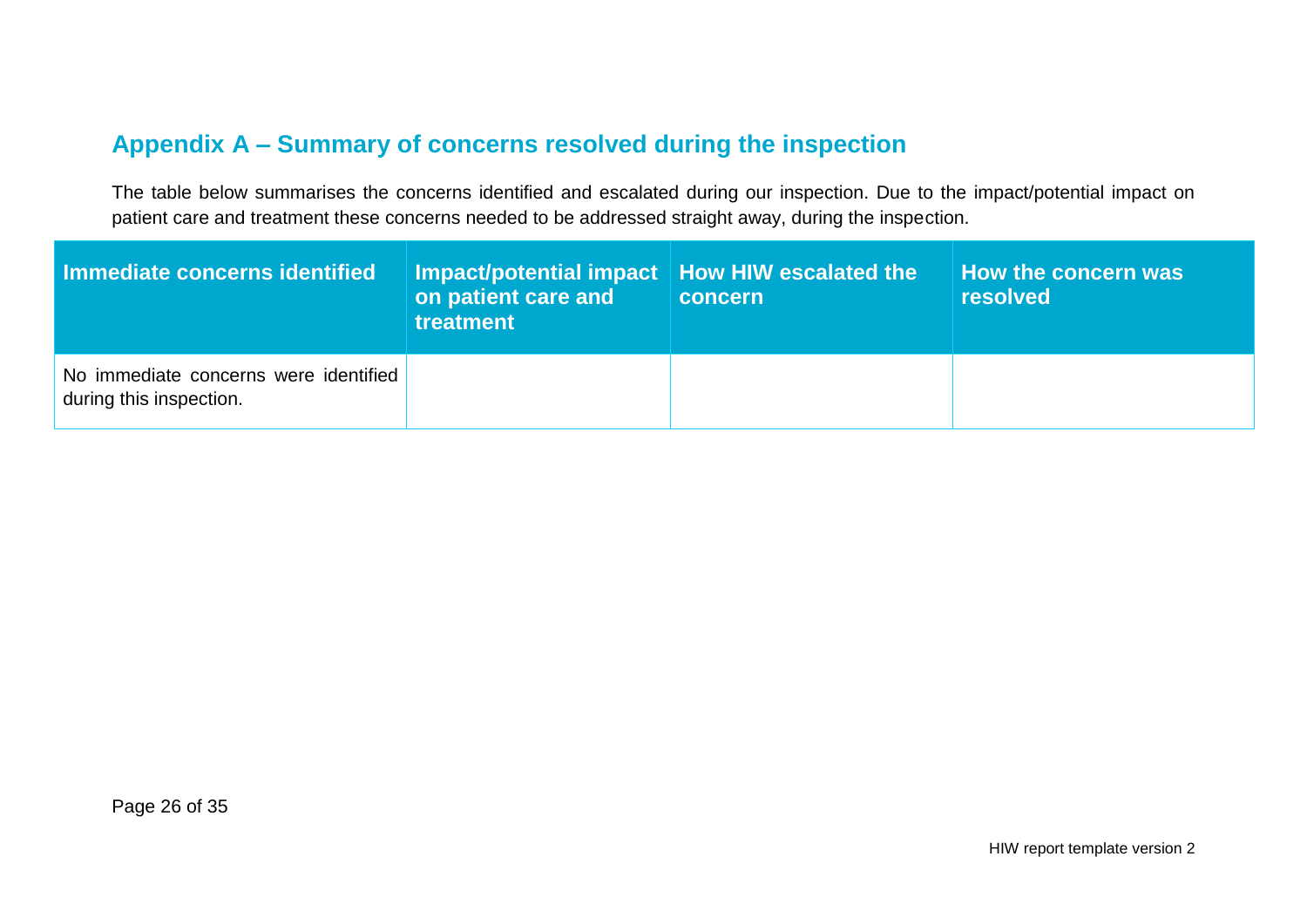### **Appendix B – Improvement plan**

### **Service: BPAS, The Orme Unit, Llandudno Date of inspection: 02 February 2022**

The table below includes any other improvements identified during the inspection where we require the service to complete an improvement plan telling us about the actions they are taking to address these areas.

<span id="page-26-0"></span>

| <b>Improvement needed</b>                                                                                                                        | <b>Regulation/</b><br><b>Standard</b>                                                                                                 | <b>Service action</b>                                                                                                                                                                                                                                           | <b>Responsible</b><br><b>officer</b>                  | <b>Timescale</b>                                                                                 |
|--------------------------------------------------------------------------------------------------------------------------------------------------|---------------------------------------------------------------------------------------------------------------------------------------|-----------------------------------------------------------------------------------------------------------------------------------------------------------------------------------------------------------------------------------------------------------------|-------------------------------------------------------|--------------------------------------------------------------------------------------------------|
| <b>Quality of the patient experience</b>                                                                                                         |                                                                                                                                       |                                                                                                                                                                                                                                                                 |                                                       |                                                                                                  |
| The registered provider must ensure that<br>discussions with patients about consent to<br>treatment are recorded in detail within care<br>notes. | Independent<br><b>Health Care</b><br>(Wales)<br>Regulations 2011<br>Regulation 40.<br>(2)<br>9. Patient<br>information and<br>consent | Full consent is taken at consultation. This<br>is revisited when the client attends the<br>unit, however we will be standardising<br>what our clinicians document to evidence<br>that consent has been revisited. This has<br>already been implemented locally. | Treatment<br>Unit<br>Manager                          | <b>This</b><br>Action<br>been<br>has<br>completed<br>and is being<br>implemented<br>at the Unit. |
| The registered provider should make further<br>efforts to routinely provide information in both<br>Welsh and English.                            | 18.<br>Communicating<br>effectively                                                                                                   | BPAS are currently in the process of<br>producing posters and information to be<br>published in Welsh and displayed in the<br>unit, as per the attached document.<br>BPAS also have a Website that any client                                                   | Treatment<br>Unit<br>Manager<br><b>Quality Matron</b> | 30/06/2022                                                                                       |

Page 27 of 35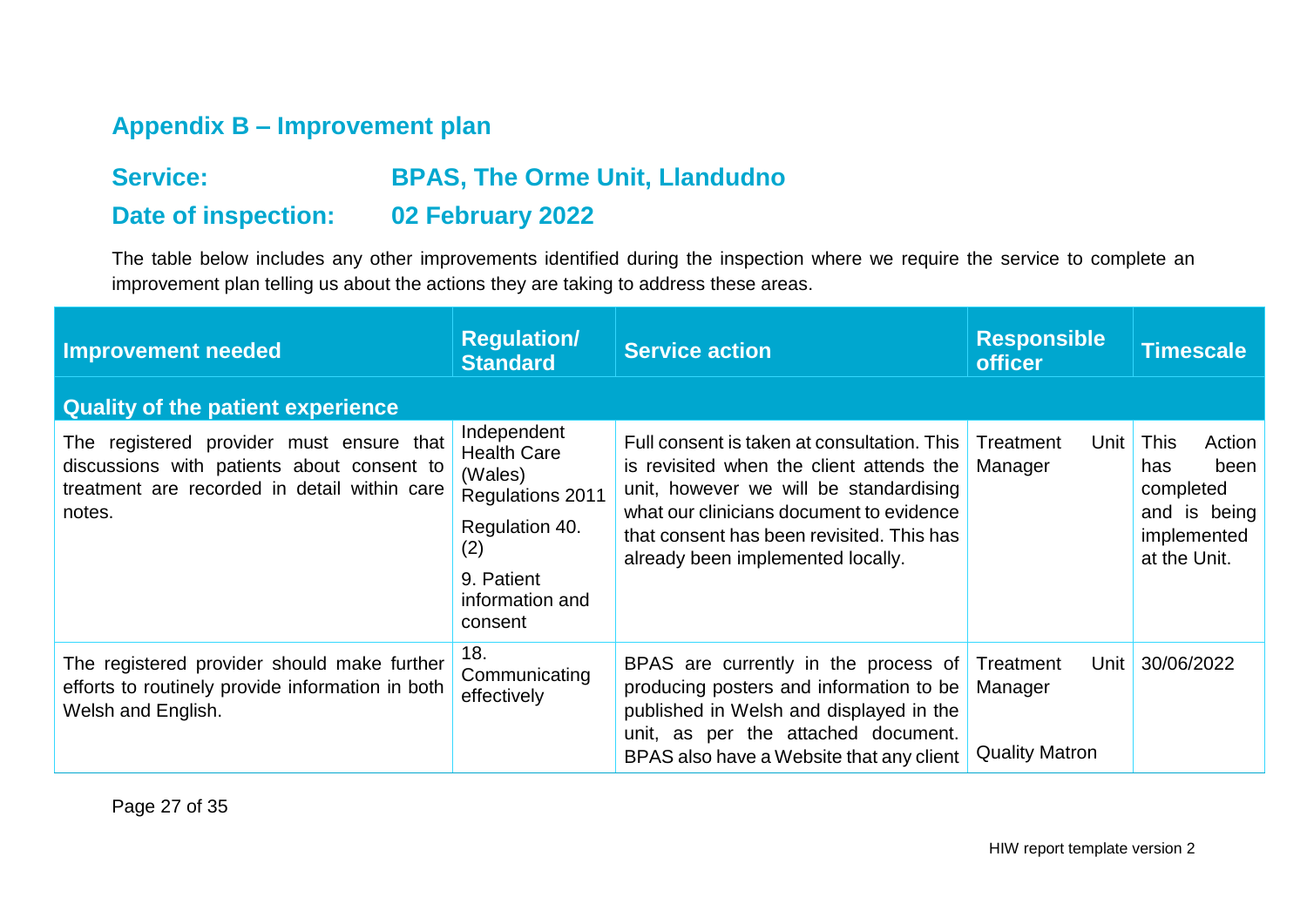| <b>Improvement needed</b>                                                                                                        | <b>Regulation/</b><br><b>Standard</b>                                                           | <b>Service action</b>                                                                                                                                                                                                                                                                                                                                                                                                                                                                                                                                                                                                | <b>Responsible</b><br><b>officer</b>                  | <b>Timescale</b>                                           |
|----------------------------------------------------------------------------------------------------------------------------------|-------------------------------------------------------------------------------------------------|----------------------------------------------------------------------------------------------------------------------------------------------------------------------------------------------------------------------------------------------------------------------------------------------------------------------------------------------------------------------------------------------------------------------------------------------------------------------------------------------------------------------------------------------------------------------------------------------------------------------|-------------------------------------------------------|------------------------------------------------------------|
|                                                                                                                                  |                                                                                                 | can access which is fully translatable,<br>including all client literature.                                                                                                                                                                                                                                                                                                                                                                                                                                                                                                                                          |                                                       |                                                            |
| provider<br>should<br>registered<br>display<br>The<br>outcomes of patients' feedback in the waiting<br>area for patients to see. | Standard 5.<br>Citizen<br>engagement and<br>feedback                                            | A 'You Said We Did' notice board for the<br>waiting room has been implemented in<br>the Unit. The organisation are currently<br>Quality<br>Improvement<br>piloting<br>and<br>Performance boards. This is a visual tool<br>that engages the front-line<br>clinical<br>community<br>make<br>to<br>quality<br>improvements in their areas. KPI's will be<br>decided upon, and quality improvement<br>methodologies will be taught to staff such<br>as PDSA cycles, fishbone diagrams. This<br>board will have a section 'You Said We<br>did' as a way of acting on client feedback<br>and making changes at unit level. | Treatment<br>Unit<br>Manager<br><b>Quality Matron</b> | 30/06/2022                                                 |
| <b>Delivery of safe and effective care</b>                                                                                       |                                                                                                 |                                                                                                                                                                                                                                                                                                                                                                                                                                                                                                                                                                                                                      |                                                       |                                                            |
| The registered provider must ensure that<br>alcohol gel is safely stored when not in use.                                        | Independent<br><b>Health Care</b><br>(Wales)<br>Regulations 2011<br>Regulation 15.<br>$(1)$ (b) | The store cupboard used to store alcohol<br>gel has now been fitted with a lock to<br>ensure safe storage when not in use.                                                                                                                                                                                                                                                                                                                                                                                                                                                                                           | Treatment<br>Unit<br>Manager                          | <b>This</b><br>Action<br>was<br>completed on<br>21/02/2022 |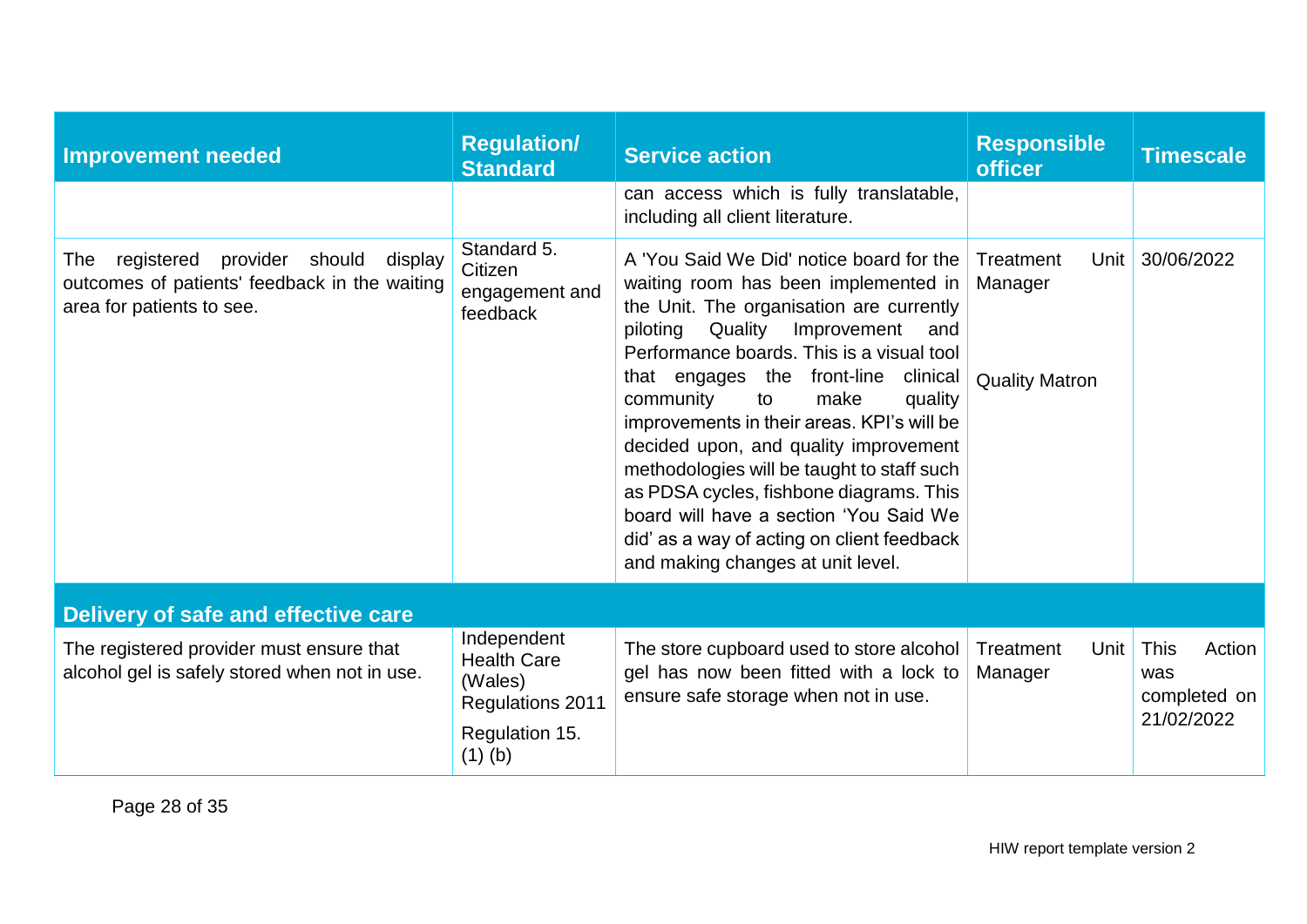| <b>Improvement needed</b>                                                                                                               | <b>Regulation/</b><br><b>Standard</b>                                      | <b>Service action</b>                                                                               | <b>Responsible</b><br><b>officer</b>  | <b>Timescale</b>                                           |
|-----------------------------------------------------------------------------------------------------------------------------------------|----------------------------------------------------------------------------|-----------------------------------------------------------------------------------------------------|---------------------------------------|------------------------------------------------------------|
|                                                                                                                                         | Standard 22.<br>Managing risk<br>and health and<br>safety                  |                                                                                                     |                                       |                                                            |
| The registered provider must ensure that staff<br>sign the record book/sheet after undertaking<br>the fridge temperature checks.        | Independent<br><b>Health Care</b><br>(Wales)<br>Regulations 2011           | Record sheet used to record daily fridge<br>temperature checks now includes a<br>signature section. | Treatment<br>Unit<br>Manager          | <b>This</b><br>Action<br>was<br>completed on<br>07/02/2022 |
|                                                                                                                                         | Regulation 15.<br>$(5)$ (a)                                                |                                                                                                     | <b>Lead Midwife</b>                   |                                                            |
|                                                                                                                                         | Standard 15.<br><b>Medicines</b><br>management                             |                                                                                                     |                                       |                                                            |
| The registered provider must ensure that the<br>examination couch in the sonography room is<br>suitable for use by larger or overweight | Independent<br><b>Health Care</b><br>(Wales)<br>Regulations 2011           | A new couch has now been ordered and<br>will be re-positioned as recommended.                       | Operational<br><b>Quality Manager</b> | 09/05/2022                                                 |
| patients and that it is positioned in such a way<br>that staff are able to position patients correctly                                  | Regulation 15.<br>(2)                                                      |                                                                                                     |                                       |                                                            |
| and safely.                                                                                                                             | Standard 16.<br>Medical devices,<br>equipment and<br>diagnostic<br>systems |                                                                                                     |                                       |                                                            |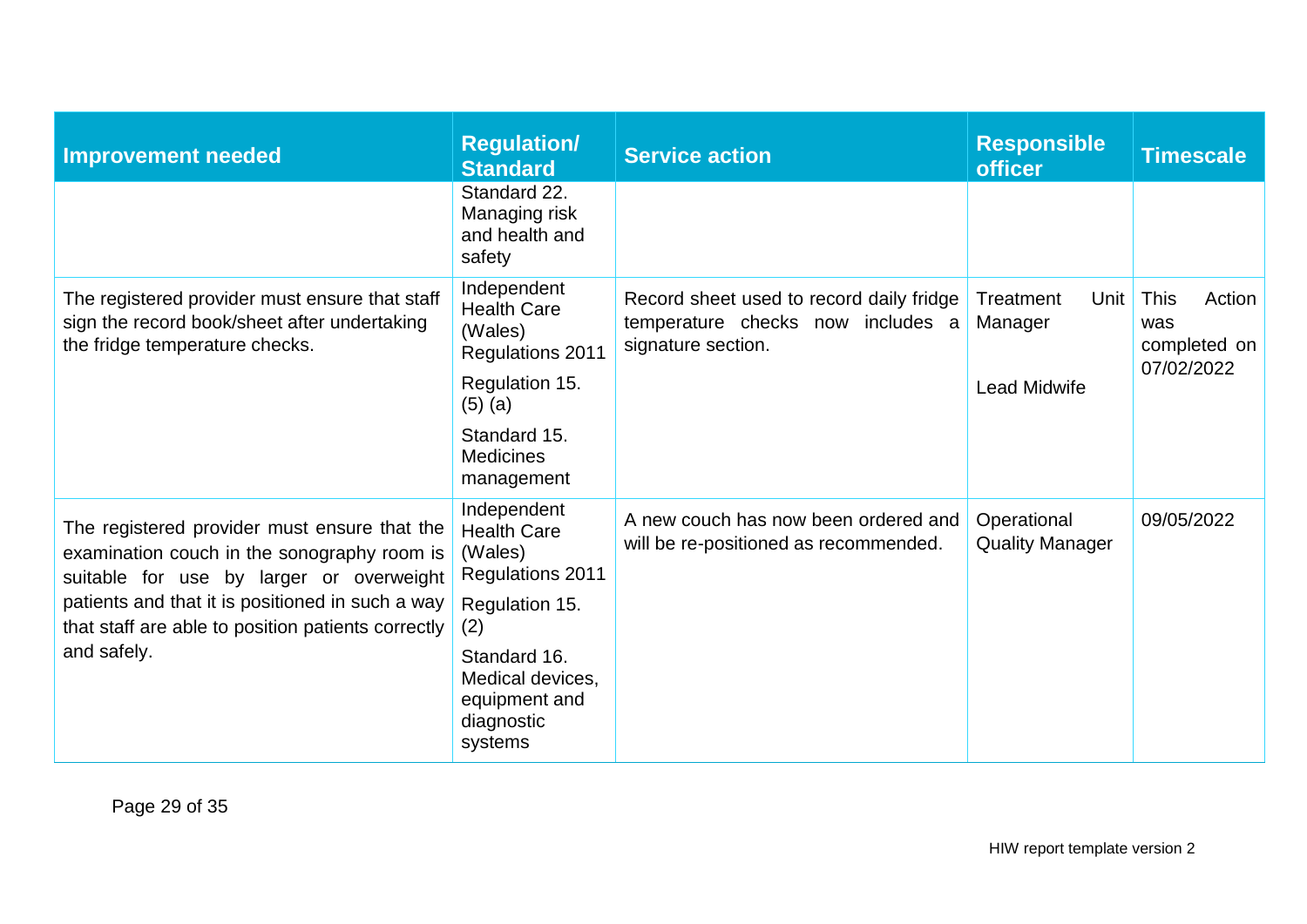| <b>Improvement needed</b>                                                                                                                                            | <b>Regulation/</b><br><b>Standard</b>                                                                                                                           | <b>Service action</b>                                                                                                                                                                                                                                                                                                                                                                                                                                    | <b>Responsible</b><br><b>officer</b>                                                                                                                          | <b>Timescale</b>                                                                                              |           |  |                                                                                                                                                                                                                      |             |                                                                                 |
|----------------------------------------------------------------------------------------------------------------------------------------------------------------------|-----------------------------------------------------------------------------------------------------------------------------------------------------------------|----------------------------------------------------------------------------------------------------------------------------------------------------------------------------------------------------------------------------------------------------------------------------------------------------------------------------------------------------------------------------------------------------------------------------------------------------------|---------------------------------------------------------------------------------------------------------------------------------------------------------------|---------------------------------------------------------------------------------------------------------------|-----------|--|----------------------------------------------------------------------------------------------------------------------------------------------------------------------------------------------------------------------|-------------|---------------------------------------------------------------------------------|
| The registered provider must ensure that staff<br>accurately and consistently record details of<br>the options discussed at consultation and the<br>patient's views. | Independent<br><b>Health Care</b><br>(Wales)<br>Regulations 2011<br>Regulation 23.<br>$(1)$ (a) and (b)<br>Standard 7, Safe<br>and clinically<br>effective care | Treatment options are discussed with Lead Midwife<br>every client at their consultation and<br>recorded on our electronic client record<br>New<br>audits<br>system.<br>have<br>been<br>implemented, from<br>2022,<br>January<br>throughout the organisation<br>which<br>ensures all treatment options, relevant to<br>clients' gestation, are recorded as<br>discussed. These audit outcomes are<br>regularly fed back to staff to ensure<br>compliance. |                                                                                                                                                               | action<br><b>This</b><br>has<br>been<br>completed<br>and is audited<br>monthly<br>to<br>ensure<br>compliance. |           |  |                                                                                                                                                                                                                      |             |                                                                                 |
| The registered provider must ensure that staff<br>accurately and consistently record detail of<br>examination of adnexal area in the ultrasound<br>report section.   |                                                                                                                                                                 |                                                                                                                                                                                                                                                                                                                                                                                                                                                          |                                                                                                                                                               |                                                                                                               |           |  | BPAS are introducing a hybrid model Lead<br>consisting of two aspects. The first<br>aspect is to outsource the vast majority of<br>our Ultrasound scans to a third party<br>provider (Ultrasound Direct USD) and the | Sonographer | <b>The</b><br>nationwide<br>roll out for this<br>being<br>is.<br>actioned as of |
| The registered provider must ensure that staff<br>accurately and consistently record image<br>summaries to support sonography findings.                              |                                                                                                                                                                 |                                                                                                                                                                                                                                                                                                                                                                                                                                                          | second aspect is to strengthen the<br>inhouse Ultrasound service within BPAS.<br>This new partnership with USD allows<br>BPAS clients to access an Ultrasound |                                                                                                               | 14.3.2022 |  |                                                                                                                                                                                                                      |             |                                                                                 |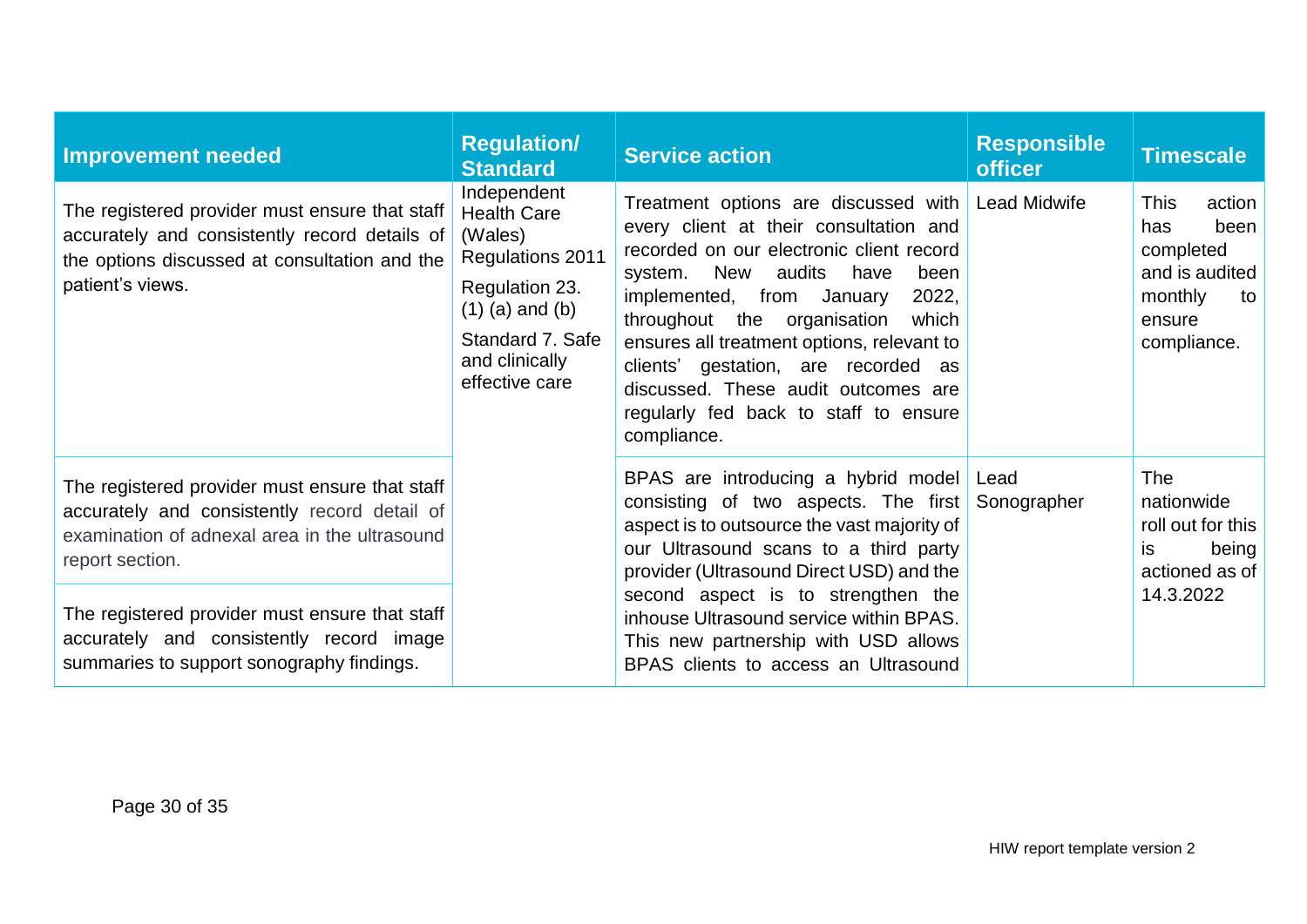| <b>Improvement needed</b>                                                                                                        | <b>Regulation/</b><br><b>Standard</b> | <b>Service action</b>                                                                                                                                                                                                                                                                                                                                                                                                                                                                                                                                                                                                                                                                                                                                                                                                                           | <b>Responsible</b><br><b>officer</b> | <b>Timescale</b> |
|----------------------------------------------------------------------------------------------------------------------------------|---------------------------------------|-------------------------------------------------------------------------------------------------------------------------------------------------------------------------------------------------------------------------------------------------------------------------------------------------------------------------------------------------------------------------------------------------------------------------------------------------------------------------------------------------------------------------------------------------------------------------------------------------------------------------------------------------------------------------------------------------------------------------------------------------------------------------------------------------------------------------------------------------|--------------------------------------|------------------|
| The registered provider must ensure that<br>sonography images are marked to denote<br>which side of the patient they related to. |                                       | service in which they are scanned by<br>practitioners whom either possess a PG<br>Dip or a PG Cert in Medical Ultrasound.<br>This means that for the vast majority of                                                                                                                                                                                                                                                                                                                                                                                                                                                                                                                                                                                                                                                                           |                                      |                  |
| The registered provider must ensure that<br>Sonography images are audited to ensure<br>quality.                                  |                                       | BPAS clients, all of the above concerns<br>raised by the HIW inspection will be<br>eliminated. Ultrasound images produced<br>by USD are sent to BPAS electronically.<br>USD audit 5% of all staff images<br>quarterly via a well-established and<br>robust image audit programme. In<br>addition to this, BPAS will also perform<br>ad hoc spot checks on USD Ultrasound<br>images, therefore ensuring that images<br>are being thoroughly audited for quality.<br>Whilst USD will be performing they vast<br>majority of Ultrasound scans for BPAS<br>clients, some Ultrasound scanning (such<br>as post treatment check scans) will<br>remain in house, (performed by BPAS<br>practitioners). To improve the BPAS in<br>house service and ensure that clients<br>who have their Ultrasound scan at BPAS<br>also receive the same high quality |                                      |                  |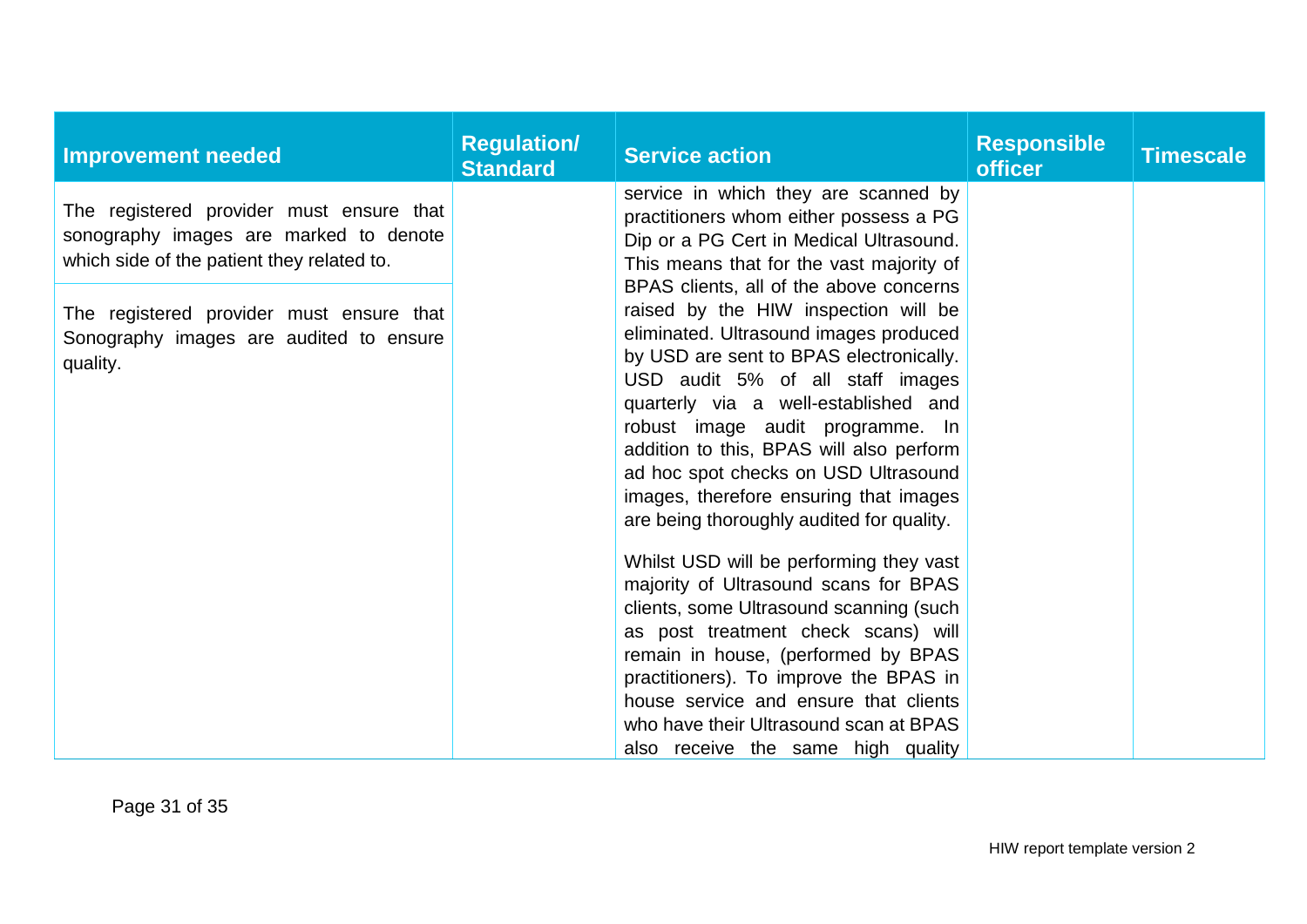| <b>Improvement needed</b> | <b>Regulation/</b><br><b>Standard</b> | <b>Service action</b>                                                                                                                                                                                                                                                                                                                                                                                                                                                                                       | <b>Responsible</b><br>officer | <b>Timescale</b> |
|---------------------------|---------------------------------------|-------------------------------------------------------------------------------------------------------------------------------------------------------------------------------------------------------------------------------------------------------------------------------------------------------------------------------------------------------------------------------------------------------------------------------------------------------------------------------------------------------------|-------------------------------|------------------|
|                           |                                       | Ultrasound service as those being<br>scanned at USD, the second aspect of<br>the hybrid model which is already<br>underway is to strengthen the in house<br>Ultrasound service.                                                                                                                                                                                                                                                                                                                             |                               |                  |
|                           |                                       | To achieve this, BPAS will be employing<br>two more staff who possess a minimum<br>PG Cert in Medical Ultrasound (this will<br>provide more opportunities for one on<br>one Ultrasound training for BPAS<br>practitioners to alleviate any existing<br>gaps in knowledge and ensure that all of<br>the aspects recommended in the HIW<br>inspection are introduced within a timely<br>manner)- Job description for additional<br>sonographers currently being written by<br>M Grant, to be advertised ASAP. |                               |                  |
|                           |                                       | In addition to this, BPAS intend to<br>introduce<br>Picture<br>Archive<br>a<br>Communications System (PACS) which<br>will ensure adequate Ultrasound image<br>storage, thus enabling regular image<br>audit to be implemented by the lead<br>sonographer. All of the above aspects of                                                                                                                                                                                                                       |                               |                  |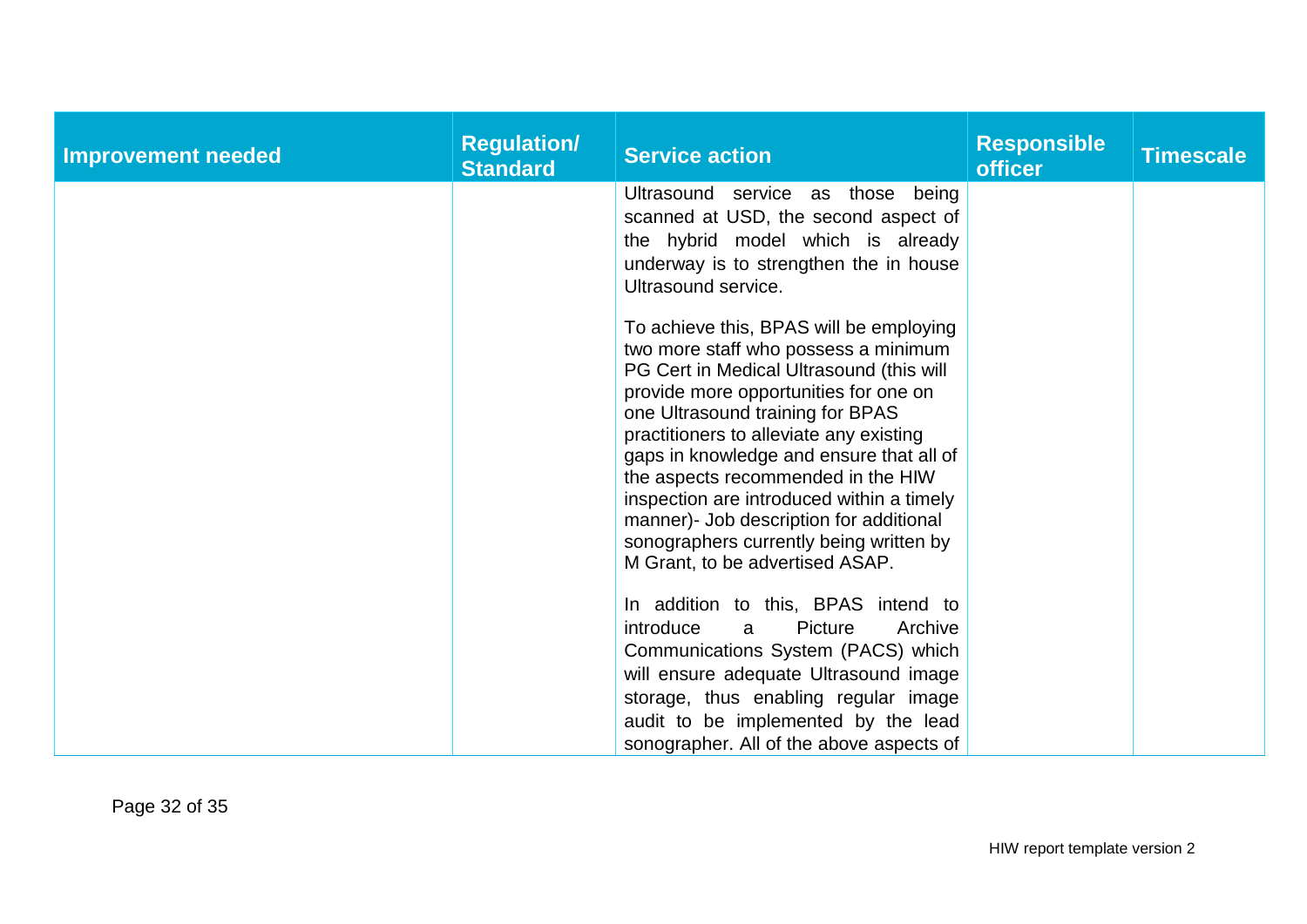| <b>Improvement needed</b>                                                                                                                                               | <b>Regulation/</b><br><b>Standard</b> | <b>Service action</b>                                                                                                                                                                                                                                                                                                                                                                                                                                                                                                                                                                                                           | <b>Responsible</b><br><b>officer</b> | <b>Timescale</b>                                    |
|-------------------------------------------------------------------------------------------------------------------------------------------------------------------------|---------------------------------------|---------------------------------------------------------------------------------------------------------------------------------------------------------------------------------------------------------------------------------------------------------------------------------------------------------------------------------------------------------------------------------------------------------------------------------------------------------------------------------------------------------------------------------------------------------------------------------------------------------------------------------|--------------------------------------|-----------------------------------------------------|
|                                                                                                                                                                         |                                       | the hybrid model, not only address the<br>recommendations, but also ensure a<br>safer Ultrasound Service at BPAS.                                                                                                                                                                                                                                                                                                                                                                                                                                                                                                               |                                      |                                                     |
| The registered provider must ensure that<br>posters are displayed within the clinic to inform<br>patients of their right to have a chaperone.                           |                                       | A poster is now on display in all client<br>areas.                                                                                                                                                                                                                                                                                                                                                                                                                                                                                                                                                                              | Treatment<br>Unit<br>Manager         | This<br>Action<br>was<br>completed on<br>28/02/2022 |
| The registered provider must ensure that the<br>offer of a chaperone, and the patient's decision<br>to accept or refuse the offer, is always<br>recorded in care notes. |                                       | BPAS offers a chaperone to all clients<br>primarily through notices displayed in key<br>areas of clinics such as waiting areas,<br>consultation and examination rooms.<br>If there is any doubt at all about a client's<br>understanding of the notices or their<br>confidence to request a chaperone when<br>they would like one (for example, English<br>is not their first language, young age,<br>cultural considerations) an explicit verbal<br>offer should be made.<br>Some clients may not be familiar with the<br>term 'chaperone' and a fuller explanation<br>may need to be given.<br>BPAS do not have any chaperone | Chief<br>Nurse/Midwife               | Phased<br>introduction                              |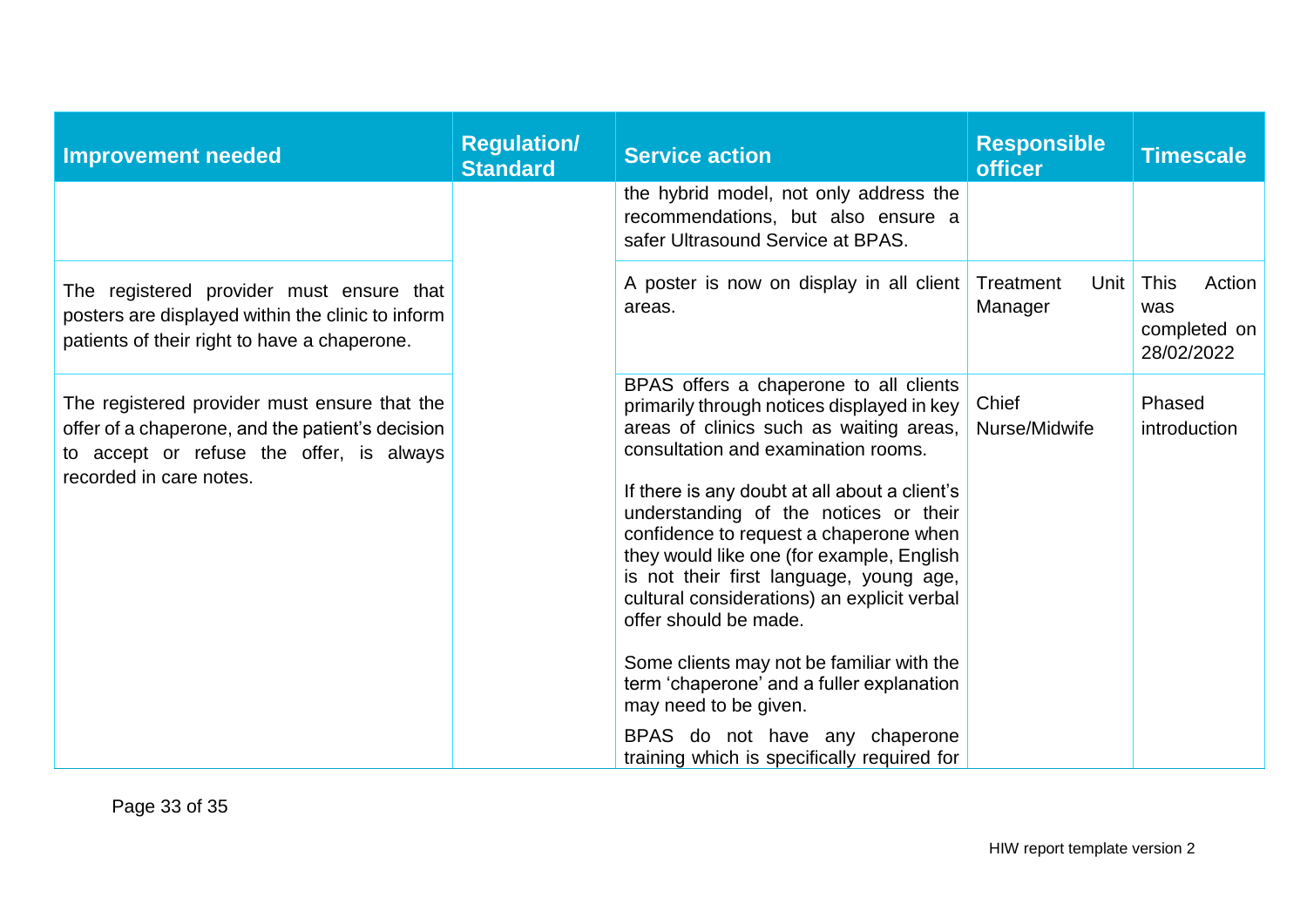| <b>Improvement needed</b> | <b>Regulation/</b><br><b>Standard</b> | <b>Service action</b>                                                                                                                                                                              | <b>Responsible</b><br><b>officer</b> | <b>Timescale</b> |
|---------------------------|---------------------------------------|----------------------------------------------------------------------------------------------------------------------------------------------------------------------------------------------------|--------------------------------------|------------------|
|                           |                                       | non-clinical staff. This can be delivered<br>and evidenced via MAX Learning.                                                                                                                       |                                      |                  |
|                           |                                       | The BPAS Chaperone Policy will be<br>urgently reviewed so it states that<br>discussions relating to the offer of a<br>chaperone must be documented and it is<br>clear who can act as a chaperone.  |                                      |                  |
|                           |                                       | A SBAR Action will be sent to all units to<br>ensure that posters are clearly on display<br>within the units and consultation rooms<br>and guidance on how they can order<br>them if not in place. |                                      |                  |
|                           |                                       | A request for changes to CAS2 (BPAS<br>Electronic Patient Record) will be made<br>to enable the documentation that we<br>have offered a chaperone and when one<br>is accepted.                     |                                      |                  |
|                           |                                       | Chief Nurse/Midwife to request changes<br>to the Client appointment confirmation<br>letter to make Clients' aware that a<br>chaperone will be available.                                           |                                      |                  |
|                           |                                       | BPAS Quality Matrons to add additional<br>checks relating to the Chaperone Policy                                                                                                                  |                                      |                  |